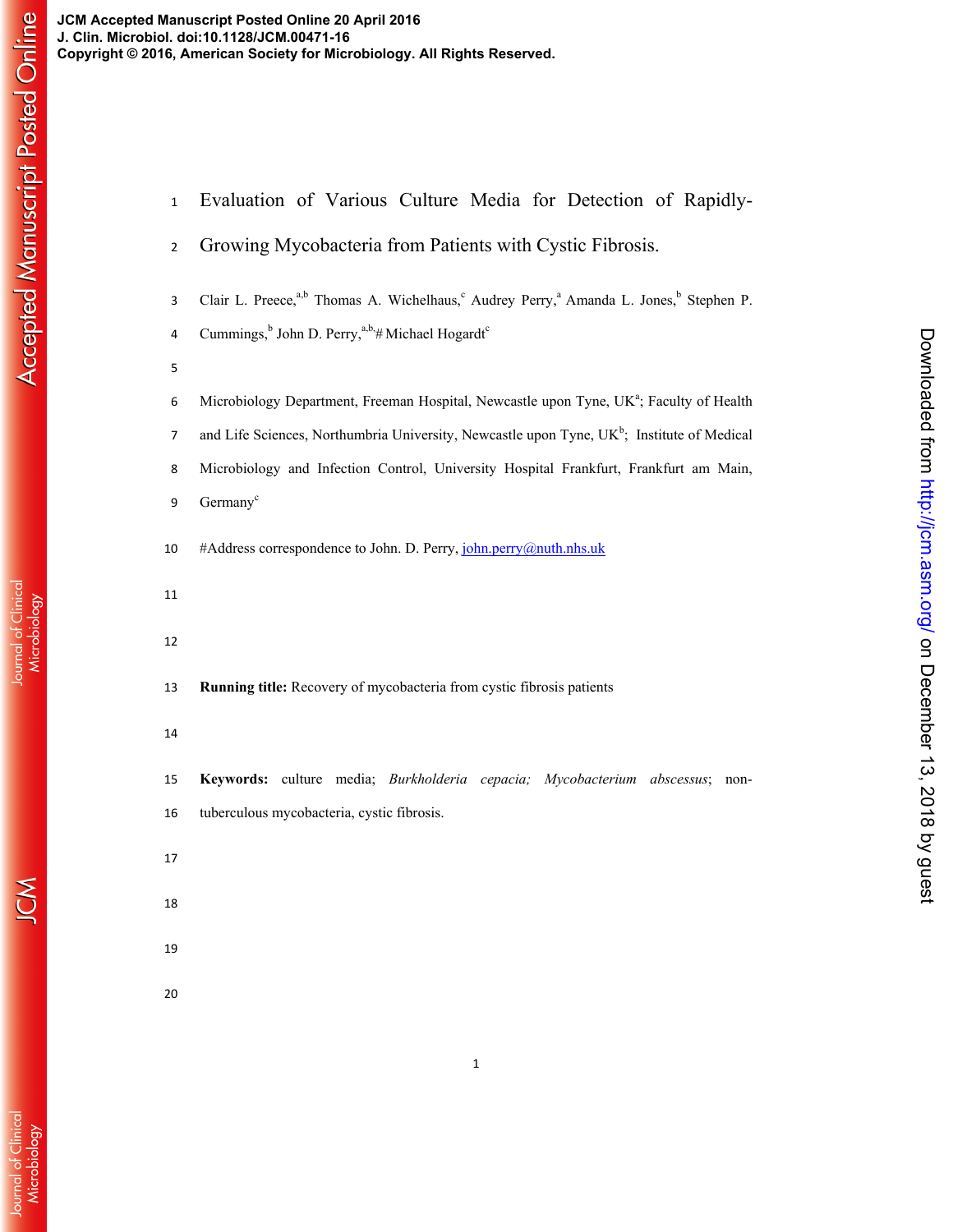## **ABSTRACT**

Isolation of non-tuberculous mycobacteria (NTM) from the sputum of patients with cystic fibrosis (CF) is challenging due to overgrowth by rapidly-growing species that colonise the lungs of patients with CF. Extended incubation of *Burkholderia cepacia* selective agar (BCSA) has been recommended as an expedient culture method for isolation of rapidly-growing NTM in this setting. The aim of this study was to assess the efficacy of five selective media designed for the isolation of *Burkholderia cepacia* complex (BCC) along with two media designed for the isolation of mycobacteria (RGM medium and Middlebrook 7H11 agar) for their ability to isolate NTM. All seven media were challenged with 147 isolates of rapidly-growing mycobacteria and 185 isolates belonging to other species. RGM medium was then compared with the most selective brand of BCSA for the isolation of NTM from 224 sputum samples from patients with CF. Different agars designed for isolation of *B. cepacia* complex varied considerably in their inhibition of other bacteria and fungi. RGM medium supported the growth of all isolates of mycobacteria and was more selective than any other medium. NTM were recovered from 17 of 224 sputum samples using RGM medium 36 compared with only seven samples using the most selective brand of BCSA  $(P = 0.023)$ . RGM medium offers a superior option to other selective agars for isolation of rapidly-growing mycobacteria from the sputum of patients with CF. Furthermore, the convenience of using RGM medium enables routine screening for rapidly-growing NTM in all sputum samples submitted by patients with CF.

- 
- 

Journal of Clinical<br>Microbiology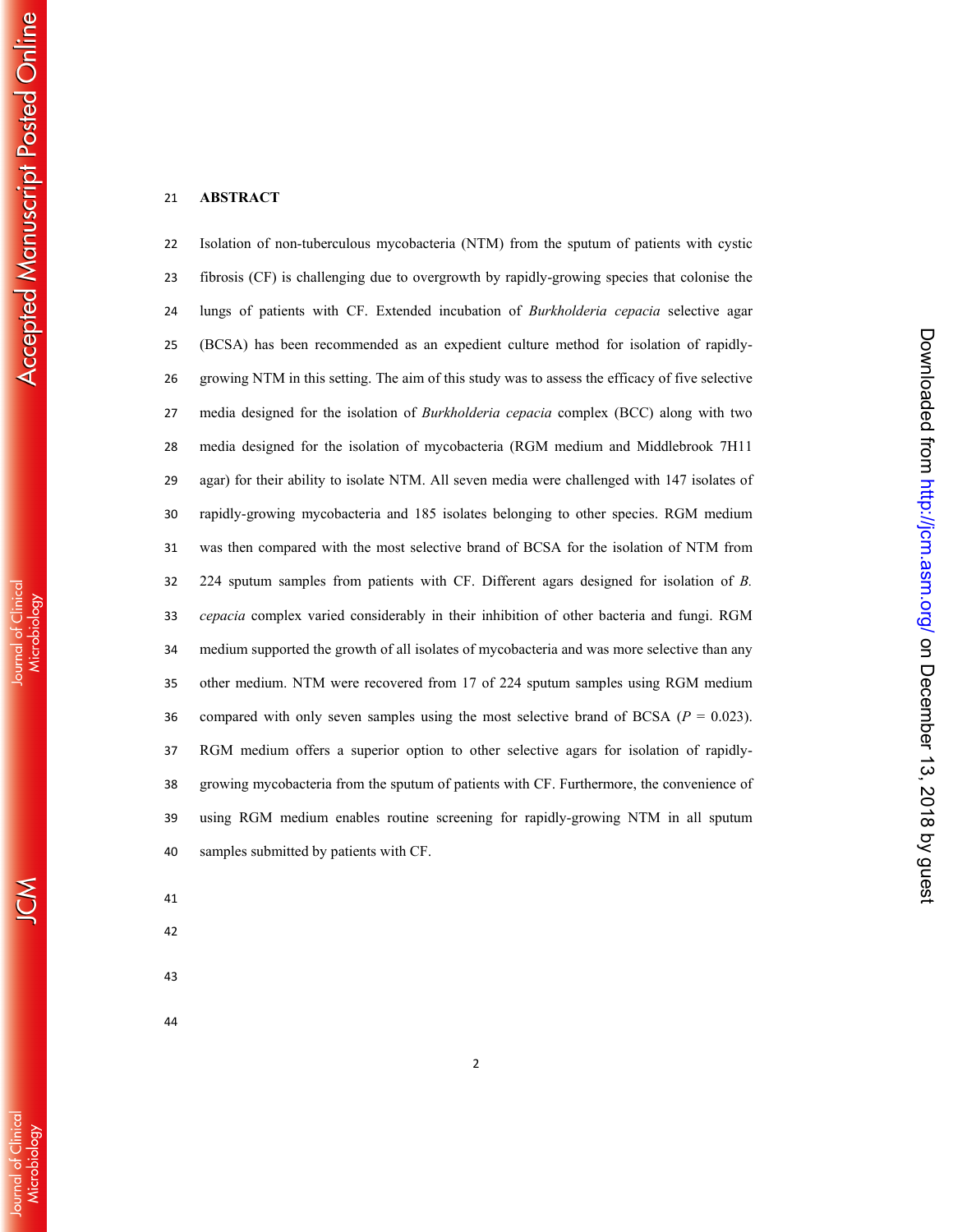### **IINTRODUCTION**

*Burkholderia cepacia* complex (BCC) and non-tuberculous mycobacteria (NTM) are both recognized as potentially important pathogens when isolated from the lungs of patients with cystic fibrosis (CF). The use of a selective culture medium is recommended for isolation of BCC ( 1) and several brands of such media are commercially available. Rapidly-growing mycobacteria represent a subset of NTM that generate colonies on solid culture media within seven days of incubation ( 2). The predominant species of NTM within the CF population in Europe is *Mycobacterium abscessus* complex (MABSC) (3-5) and there is convincing evidence that the prevalence of infection by MABSC is increasing in the CF population (3, 5- 7). This rapidly-growing species comprises three subspecies: *Mycobacterium abscessus* subsp. *abscessus* , *Mycobacterium abscessus* subsp. *bolletii* and *Mycobacterium abscessus* subsp. *massiliense*.

Culture of mycobacteria from sputum samples traditionally relies upon methods that were designed to accommodate slow growing mycobacteria – in particular *Mycobacterium tuberculosis*, which is comparatively rare in cystic fibrosis patients. Such methods are laborious and expensive as they involve chemical decontamination of samples and subsequent culture on both liquid and solid media (8, 9). Furthermore, contamination of cultures by faster-growing microorganisms may mean that cultures have to be abandoned ( 9), and decontamination protocols may reduce the yield of mycobacteria ( 8).

on December 13, 2018 by guest <http://jcm.asm.org/> Downloaded from

Downloaded from http://jcm.asm.org/ on December 13, 2018 by guess

Esther *et al.* (2011) demonstrated that extended incubation of *Burkholderia cepacia* selective agar (BCSA) afforded an increased recovery rate of NTM from 0.7% to 2.8% using routine microbiological culture methods and recommended this as an expedient method for culture of rapidly-growing mycobacteria from patients with CF (10). The aim of this study was to assess five commercially-available media designed for the isolation of BCC for their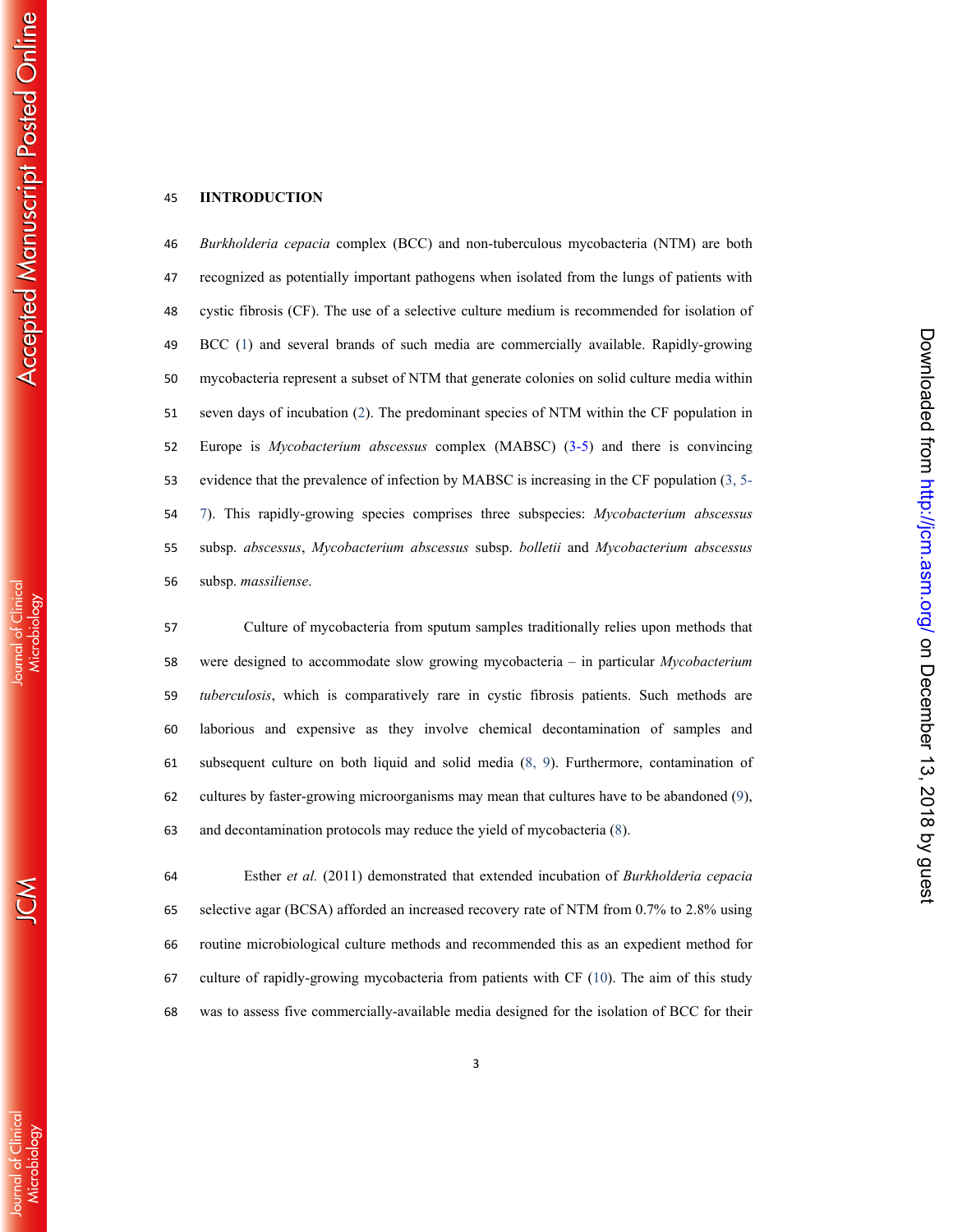69 ability to support the growth of BCC  $(n = 43)$  and rapidly-growing mycobacteria  $(n = 147)$ . We also assessed the selectivity of these culture media against 142 other bacteria and fungi, focussing on the inclusion of species frequently recovered from the sputum of patients with CF. Two agar-based media designed for the isolation of mycobacteria (RGM medium and Middlebrook 7H11 agar) were included for comparison. The two media with the most potential to recover mycobacteria were compared for their ability to isolate rapidly-growing NTM from 224 sputum samples from patients with CF.

# **MATERIALS AND METHODS**

**Materials.** All five media for isolation of BCC were purchased as pre-poured plates from their respective manufacturers. *Burkholderia cepacia* selective agar (BCSA; Product Ref: 33631) and Cepacia selective agar (Product Ref: 44347) were purchased from bioMérieux, Basingstoke, UK or bioMérieux, Nürtingen, Germany. *Burkholderia cepacia* agar (Product Ref: PO0938) was purchased from Oxoid Ltd, Basingstoke, UK. BD Cepacia medium (Product Ref: 256180) and BD OFPBL (oxidation-fermentation polymyxin-bacitracin-lactose) medium (Product Ref: 254481) were purchased from BD Diagnostic Systems, Oxford, UK. Middlebrook 7H11 agar (Product Ref: PP4080) was obtained from E&O Laboratories, Bonnybridge, UK, as pre-poured plates. Blood agar was prepared from Columbia agar powder (Oxoid, Basingstoke, UK) and supplemented with 5% defibrinated horse blood (TSC Biosciences, Buckingham, UK). Sabouraud agar and bacteriological agar were purchased from Oxoid, Basingstoke, UK. A sample of 9-chloro-9-[4- (diethylamino)phenyl]-9,10-dihydro-10-phenylacridine hydrochloride (C-390) was kindly synthesized by Dr. Annette Johnston of Northumbria University, Newcastle upon Tyne, UK but is also available commercially from Biosynth, Staad, Switzerland. Colistin methanesulfonate, yeast extract and amphotericin B were kindly provided by bioMérieux,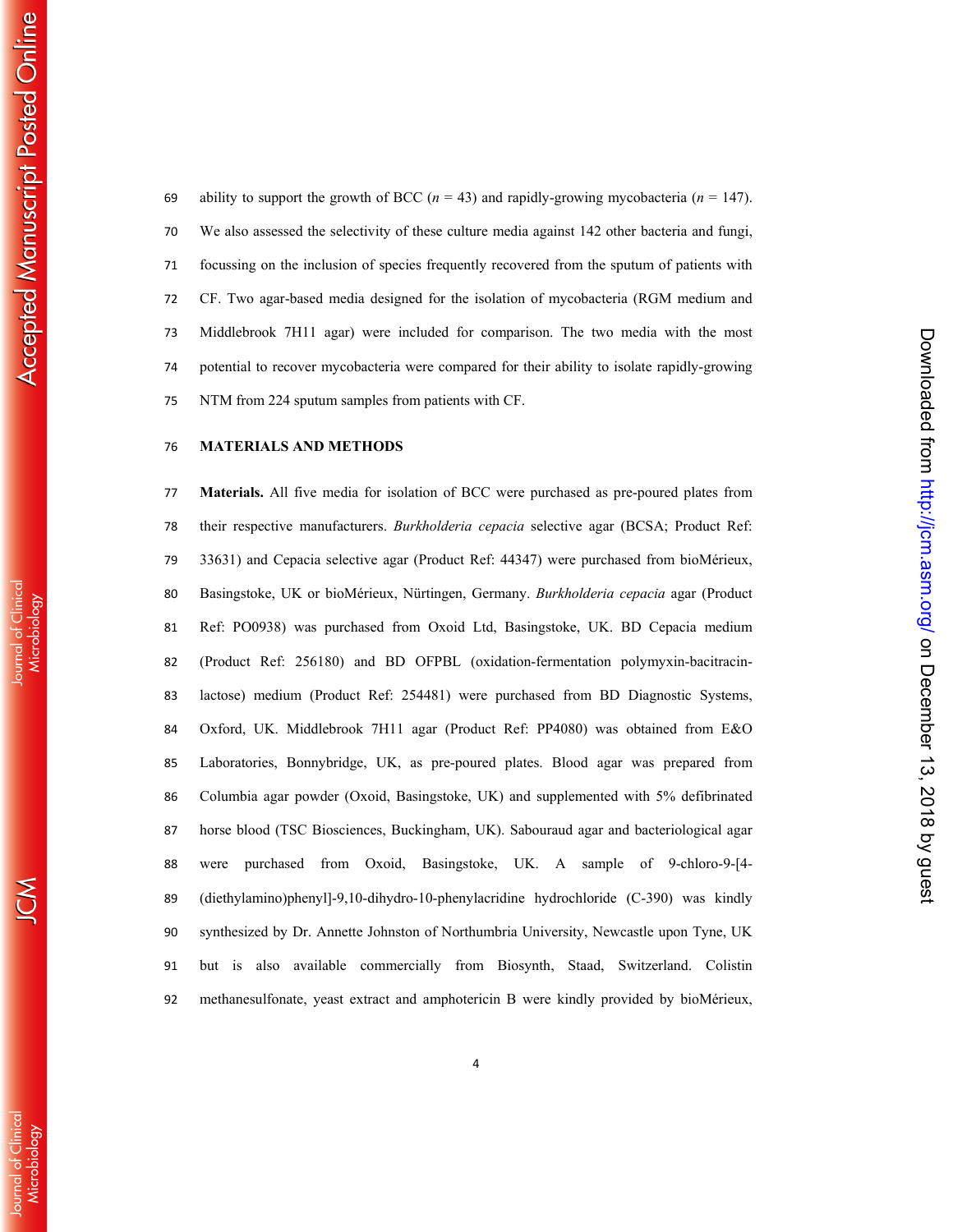ournal of Clinica

Craponne, France. All other chemicals and antibiotics were purchased from Sigma-Aldrich, Poole, UK.

**Preparation of RGM medium.** RGM (rapidly-growing mycobacteria) medium was designed and prepared by staff at the Freeman Hospital Microbiology Department (Newcastle upon Tyne, UK) and is an adaptation of Middlebrook agar described by Middlebrook and Cohn in 1958 (11). A tenfold-strength solution of Middlebrook 7H9 broth was prepared by dissolving the following ingredients in 960 ml of deionized water: ammonium sulphate (5 g), L-glutamic acid (5 g), di-sodium phosphate (25 g), mono-potassium phosphate (10 g), sodium citrate (1 g), magnesium sulfate (0.5 g), calcium chloride (0.005 g), biotin (0.005 g), copper sulfate (0.01 g), zinc sulfate (0.01 g), pyridoxine (0.01 g), ferric ammonium citrate (0.4 g) and 40 ml of glycerol. The pH of the solution was adjusted to 6.6 and it was sterilized by autoclaving at 116°C for 20 minutes. One hundred milliliters of this solution was added to 750 ml of deionized water with 10 g of agar and 4 g of yeast extract and this was autoclaved as before and allowed to cool to 50°C in a waterbath. OADC supplement was prepared by dissolving 5 g bovine serum albumin, 2 g glucose, 0.004 g catalase and 63 µl oleic acid in 100 ml deionized water. The OADC supplement was filter sterilized and added to the molten agar. Finally, the following additives were each dissolved in 10 ml sterile deionized water and added to make 1 liter of medium: 32 mg colistin (as colistin methanesulfonate), 400 mg fosfomycin, 25 mg glucose-6-phosphate, 5 mg amphotericin and 32 mg C-390. Amphotericin required initial dissolution in 200 µl of N-methyl-2-pyrrolidinone followed by addition of 9.8 ml sterile deionized water. The agar was immediately poured into 90 mm Petri dishes.

**Microbial strains.** A collection of 147 isolates of rapidly-growing mycobacteria previously isolated by standard methods from sputum samples from patients with CF was used for evaluation of all media. These included *Mycobacterium abscessus* subsp. *abscessus*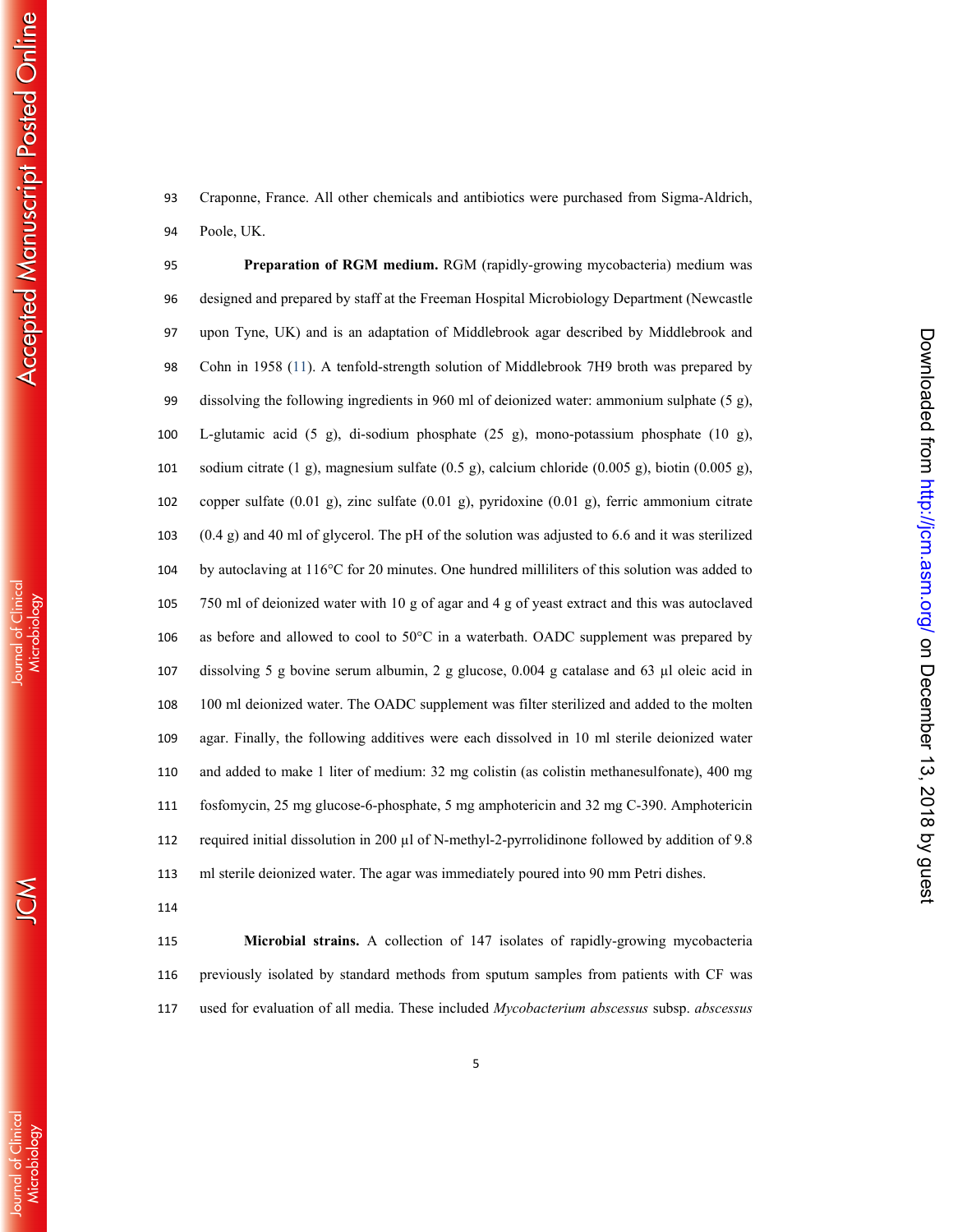( *n* = 79), *Myobacterium chelonae* ( *n* = 43), *Mycobacterium abscessus* subsp. *massiliense* ( *n* = 12), *Mycobacterium abscessus* subsp. *bolletii* ( *n* = 3), *Mycobacterium fortuitum* ( *n* = 3), *Mycobacterium salmoniphilum* ( *n* = 3), *Mycobacterium llatzerense* ( *n* = 2), *Mycobacterium immunogenum*  $(n = 1)$  and *Mycobacterium mucogenicum*  $(n = 1)$ . Seventy three of these isolates were obtained from the Microbiology Department, Freeman Hospital, Newcastle upon Tyne, UK and all were from distinct patients. Seventeen were kindly provided by St. Vincent's University Hospital, Dublin, Ireland and were also from distinct patients. The remaining 57 were consecutive clinical isolates kindly supplied by Public Health England, Newcastle upon Tyne, UK. The species and subspecies identity of all strains had been previously confirmed by sequencing of at least two of three housekeeping genes (*rpoB*, *hsp65* and *sodA*) as previously described (12).

The collection of non-mycobacteria was selected to represent a variety of species frequently recovered from the sputa of patients with CF. Non-mycobacterial strains ( *n* = 185) 132 were obtained from national culture collections  $(n = 23)$  or from the culture collection of the Microbiology Department, Freeman Hospital, Newcastle upon Tyne ( *n* = 162) and included an international *Pseudomonas aeruginosa* reference panel ( *n* = 43) (13) and a BCC 135 experimental strain panel  $(n = 26)$  (14-16) as well as clinical isolates of both species. In total, the collection comprised: *Pseudomonas aeruginosa* ( *n* = 55), BCC ( *n* = 43), *Staphylococcus aureus* ( *n* = 28), various species of *Enterobacteriaceae* ( *n* = 11), *Achromobacter xylosoxidans* ( *n* = 8), *Ralstonia mannitolilytica* ( *n* = 7), *Stenotrophomonas maltophilia* ( *n* = 4), *Streptococcus* spp. ( *n* = 4), *Aspergillus* spp. ( *n* = 3), *Candida* spp. ( *n* = 3), *Pandoraea* spp. ( *n* = 3), *Acinetobacter* spp. ( *n* = 2), *Enterococcus* spp. ( *n* = 2), *Inquilinus limosus* ( *n* = 2), *Scedosporium* spp. ( *n* = 2), *Bacillus subtilis* ( *n* = 1), *Delftia acidovorans* ( *n* = 1), on December 13, 2018 by guest <http://jcm.asm.org/> Downloaded from

Downloaded from http://jcm.asm.org/ on December 13, 2018 by guess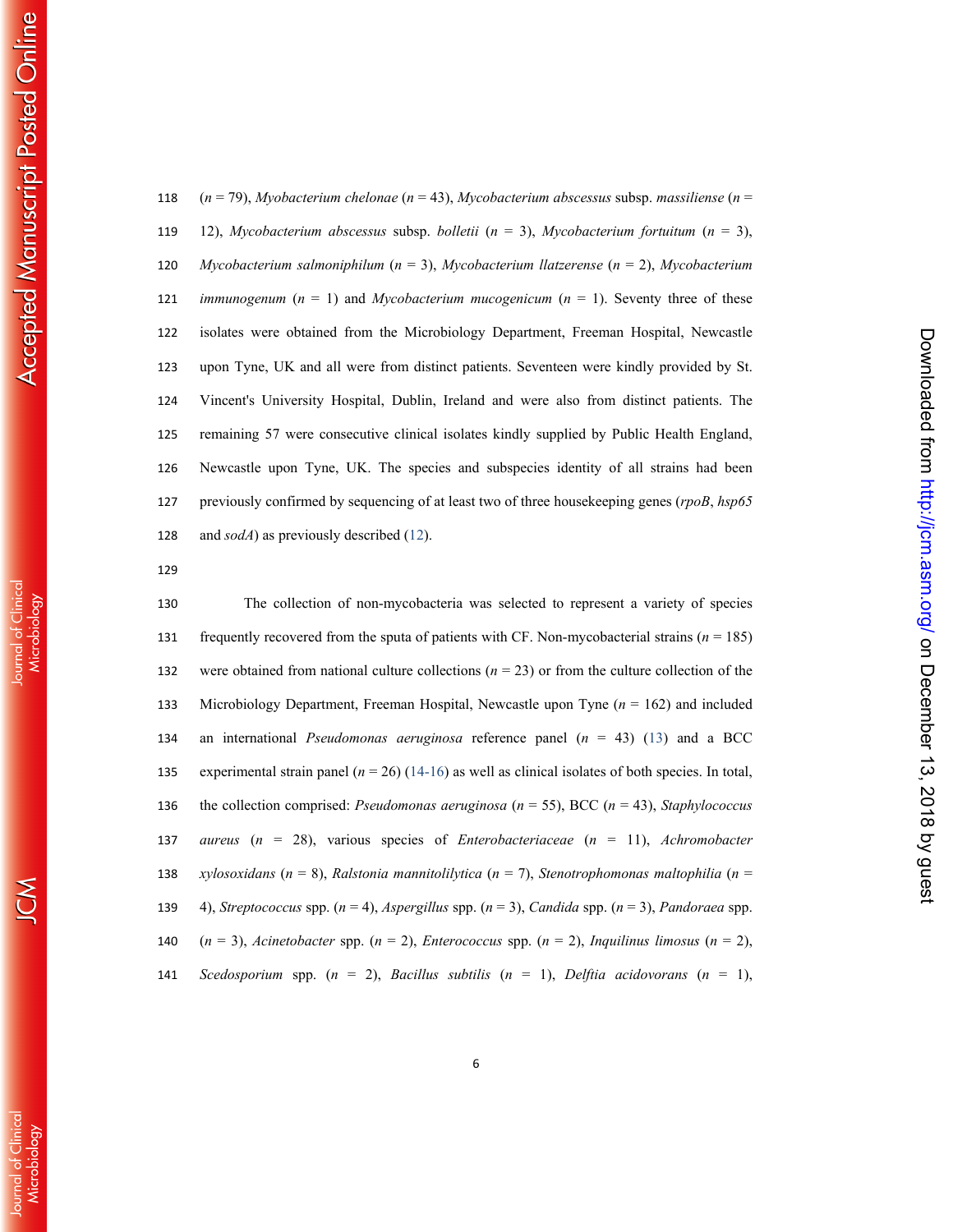*Elizabethkingia miricola* ( *n* = 1), *Geosmithia argillacea* ( *n* = 1), *Haemophilus influenzae* ( *n* = 143 1), *Moraxella catarrhalis*  $(n = 1)$ , *Neisseria flavescens*  $(n = 1)$  and *Ochrobactrum* sp.  $(n = 1)$ . 

**Inoculation of isolates onto culture media.** Strains were previously stored at -20<sup>o</sup>C in glycerol/skimmed milk and frozen isolates were subcultured onto Columbia agar with 5% horse blood prior to testing. Each isolate was suspended in 1 ml of saline (0.85%) to a 148 turbidity equivalent to a McFarland 0.5 standard (approximately  $1.5 \times 10^8$  CFU/ml) using a densitometer. For NTM rough colony-types, where clumping occurred, vortexing with three sterile 3 mm glass beads for 10 min effectively dispersed all clumps. A 1 μl aliquot of each suspension of mycobacteria was inoculated onto each medium type and the inoculum was spread using a loop. Filamentous fungi were inoculated in the same way. Suspensions of all other isolates were inoculated onto media using a multipoint inoculator to deliver inocula of 154 approximately 1 µl per spot (i.e. approximately  $1.5 \times 10^5$  CFU/spot). All plates were incubated at 30°C and growth was recorded after four, seven days and ten days of incubation. To demonstrate the viability of isolates, Columbia blood agar for bacterial isolates and Sabouraud agar for fungal isolates were used as controls. All tests were performed in duplicate on separate occasions.

**Comparison of RGM medium with BCSA (Ref: 33631) for isolation of mycobacteria from sputum samples.** From the data generated in the experiments detailed above, the most selective brand of BCSA (Ref: 33631) was evaluated against RGM medium for isolation of mycobacteria from sputum samples. A total of 224 consecutive sputum samples were prospectively collected from 133 adults and children with CF attending the Christiane Herzog CF-Centre, University Hospital Frankfurt, Frankfurt am Main, Germany, between July 2015 and January 2016. Samples were digested using Copan Sputum

**Journal of Clinical**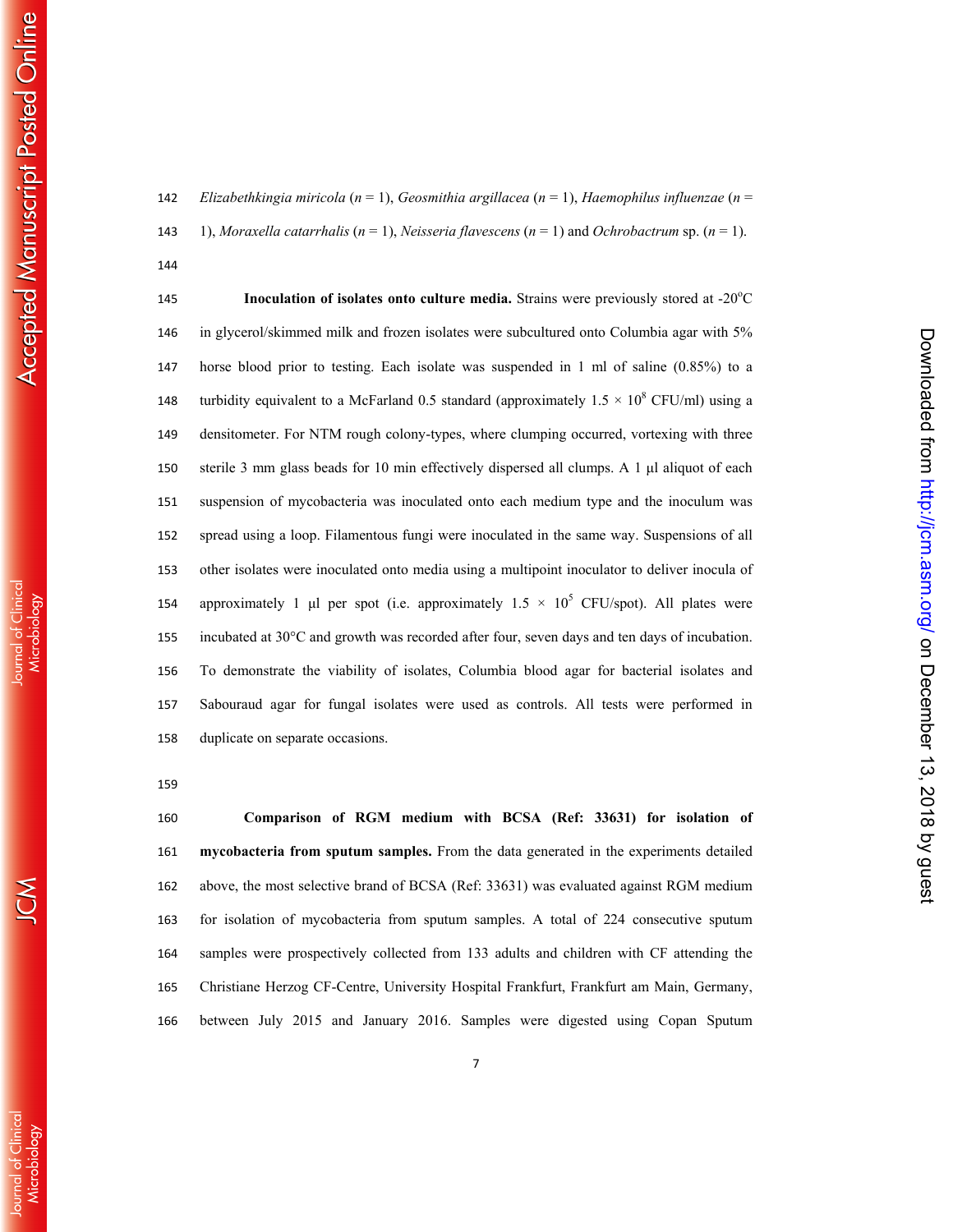Liquefying solution in accordance with manufacturer's instructions. After vortexing for 30 s samples were left for 15 minutes. A 100 µL aliquot was then cultured onto RGM and BCSA (bioMérieux Ref: 33631) and the inoculum was spread to obtain isolated colonies. Both media were incubated for 10 days at 30°C and examined for growth after 4, 7 and 10 days of incubation. A minority of samples were read after 11-12 days of incubation if the day of the final reading fell on a weekend.

Colonies were identified by matrix-assisted laser desorption/ionization time-of-flight mass spectrometry using VITEK-MS IVD system with knowledge database version 2.0 (bioMérieux, Nürtingen, Germany). Suspected isolates of mycobacteria were confirmed as acid-fast bacilli using a Ziehl-Neelsen stain and identified to species level by sequencing of the internal transcribed spacer (ITS) region. The ITS region was amplified with primers ITS1 5'-GATTGGGACGAAGTCGTAAC-3' and ITS2 5'-AGCCTGCCACGTCCTTCATC-3' (TIB MOLBIOL, Berlin, Germany) as previously described (17). PCR was performed in a 50  $\mu$ l reaction mixture with 0.4 pmol/ $\mu$ l of each primer, 1.5 mM MgCl<sub>2</sub>, 0.2 mM of dATP, dGTP, dCTP, dTTP (Roche, Mannheim, Germany), 1.25 U of Taq polymerase (Invitrogen, Darmstadt, Germany) and an annealing temperature of 64°C for 40 cycles. The PCR product was sequenced in both directions using ITS1 and ITS2 and the resulting DNA sequence was aligned with NCBI sequence database.

on December 13, 2018 by guest <http://jcm.asm.org/> Downloaded from

Downloaded from http://jcm.asm.org/ on December 13, 2018 by gues

**Statistical analysis.** Any difference in performance of the two media for isolation of NTM from sputum samples was investigated for statistical significance using McNemar's test with the continuity correction applied. Statistical significance was assigned to a probability (*P*) value of  $\leq$  0.05.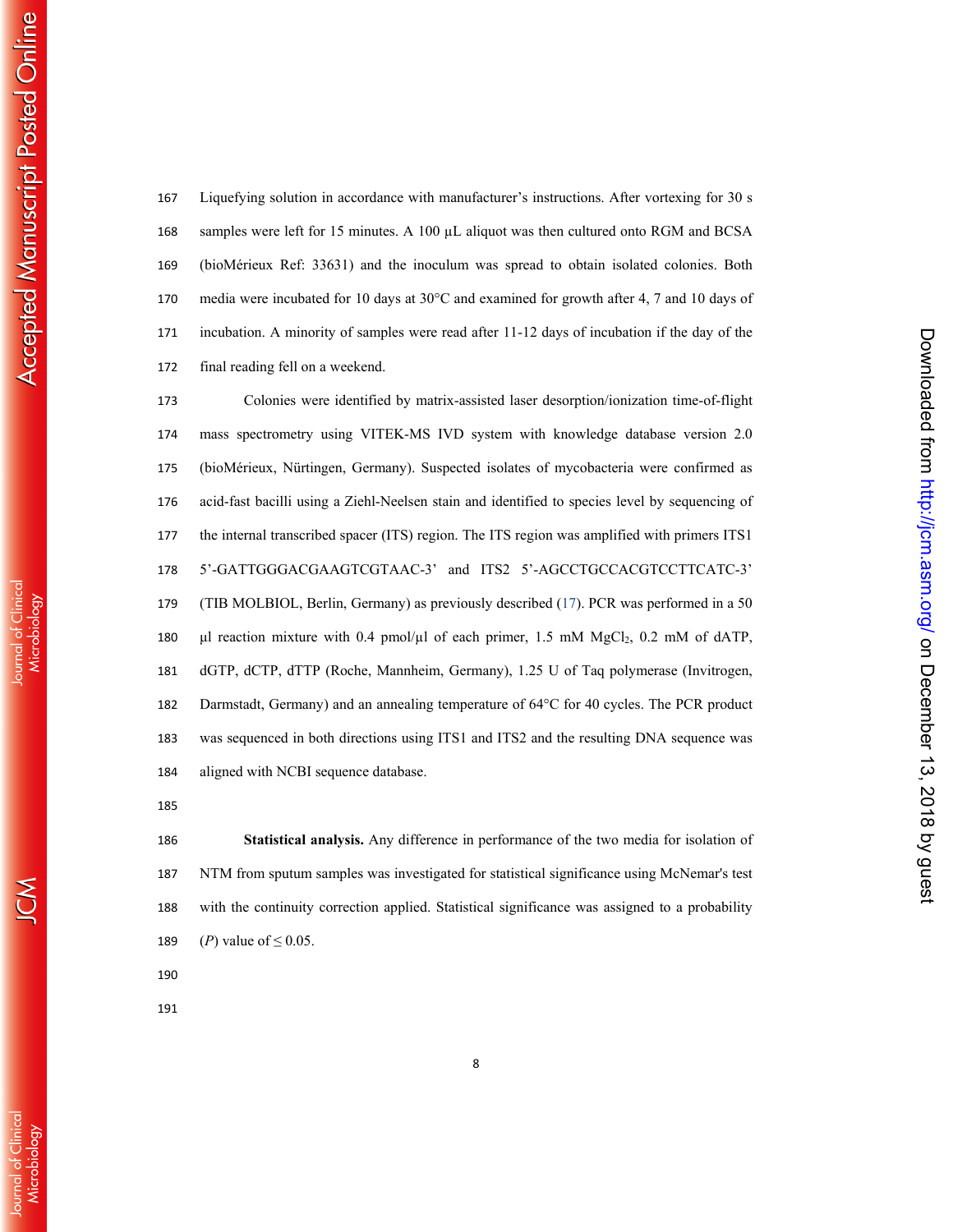### **RESULTS**

**Evaluation of seven selective agars for supporting the growth of mycobacteria.** Clear differences were revealed between the five different brands of BCSA in terms of their ability to support the growth of mycobacteria. For example, on Cepacia selective agar (bioMérieux) 95.9% of mycobacteria generated growth within 4 days of incubation compared with only 40.1% of isolates on Oxoid *B. cepacia* agar (Table 1). After 10 days of incubation, ten isolates had still not grown on Oxoid *B. cepacia* agar including MABSC ( *n* = 4), *M. chelonae*  $(n = 3)$ , *M. llatzerense*  $(n = 2)$  and *M. mucogenicum*  $(n = 1)$ . All isolates were recovered on Cepacia selective agar (bioMérieux; Ref: 44347) whereas other selective agars for BCC failed to support the growth of between four and eight isolates. All isolates were recovered on Middlebrook 7H11 agar and RGM medium.

**Evaluation of seven selective agars for inhibition of non-mycobacteria.** Table 2 provides insights into the selectivity of the seven selective media with 185 non-mycobacteria. All five media for BCC showed effective inhibition of *P. aeruginosa*, which is an essential attribute of such media. Inhibition of other species was more variable however. For example, of 28 isolates of *S. aureus* (mainly methicillin-resistant strains), 21 (75%) were able to grow on BD OFPBL medium whereas only three isolates were able to grow on Oxoid *B. cepacia* agar and bioMérieux BCSA (Ref: 33631). All brands of media for isolation of BCC showed a poor ability to inhibit the growth of fungi – particularly *Aspergillus* spp. and yeasts. Overall, bioMérieux BCSA showed the greatest selectivity and BD OFPBL showed the weakest selectivity against non-mycobacteria among the five brands tested.

on December 13, 2018 by guest <http://jcm.asm.org/> Downloaded from

Downloaded from http://jcm.asm.org/ on December 13, 2018 by gues

Although Middlebrook selective medium is designed specifically for the isolation of mycobacteria from clinical samples, growth of non-mycobacterial species was common with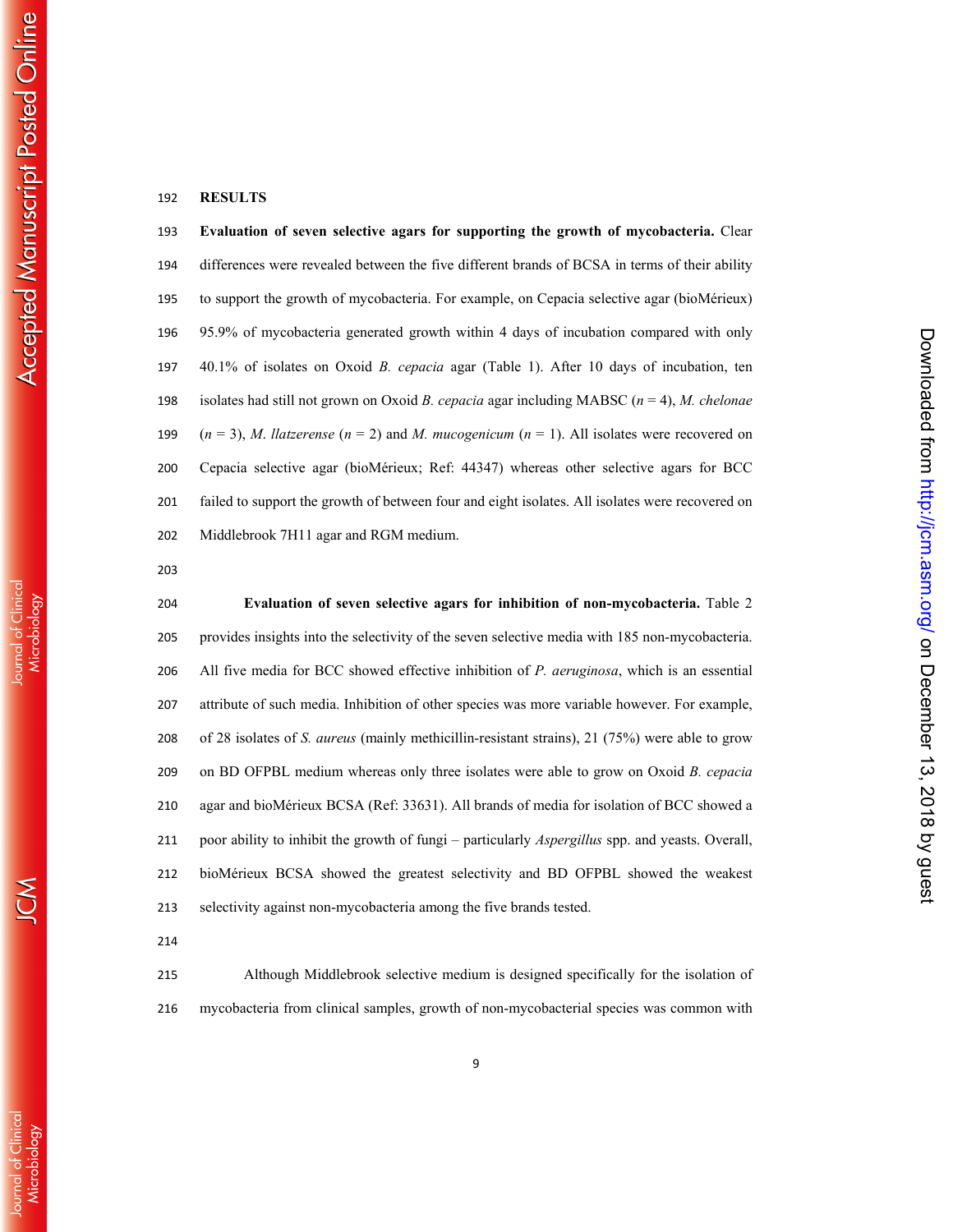**Journal of Clinica** 

**Journal of Clinica** 

75 out of 186 (40.3%) isolates able to grow. Overall, its selectivity was inferior to the two most selective media for BCC, although it was able to inhibit the growth of *Aspergillus fumigatus*. RGM medium was by far the most selective of all of the agars tested, with 90% of non-mycobacteria inhibited including all fungi and Gram-positive bacteria (Table 2).

**Performance of selective agars for supporting growth of BCC.** Of the five brands of media for BCC, none was able to support the growth of every isolate of BCC within the standard incubation period of 5 days (Table 3). Cepacia selective agar (bioMérieux; 44347) showed the highest sensitivity (93%) with only three isolates inhibited (1 *B. stabilis* and 2 *B. multivorans*) whereas the growth of seven isolates was inhibited on Oxoid *B. cepacia* agar (*B. cenocepacia*  $(n = 1)$ , *B. multivorans*  $(n = 5)$ , *B. stabilis*  $(n = 1)$ ). Extended incubation up to ten days resulted in three additional isolates recovered on BD OFPBL medium but had no impact on other brands of BCSA.

**Comparison of RGM medium with BCSA (Ref: 33631) for recovery of mycobacteria from sputum samples.** A total of 17 isolates of mycobacteria were recovered from 224 sputum samples (Table 4). These 17 isolates were derived from a total of 12 patients (prevalence: 12/133; 9%). For four of these 12 patients, the same species was recovered from more than one sample.

on December 13, 2018 by guest <http://jcm.asm.org/> Downloaded from

Downloaded from http://jcm.asm.org/ on December 13, 2018 by guess

All 17 isolates of mycobacteria were recovered on RGM medium compared with only 238 seven (41%) recovered on BCSA ( $P = 0.023$ ). For seven of 12 patients, mycobacteria were 239 only detected using RGM medium  $(P = 0.023)$ . The calculation of sensitivity in Table 4 is for comparative purposes only and assumes that all mycobacteria were recovered by at least one of the two methods. Clearly this cannot be proven and moreover might be considered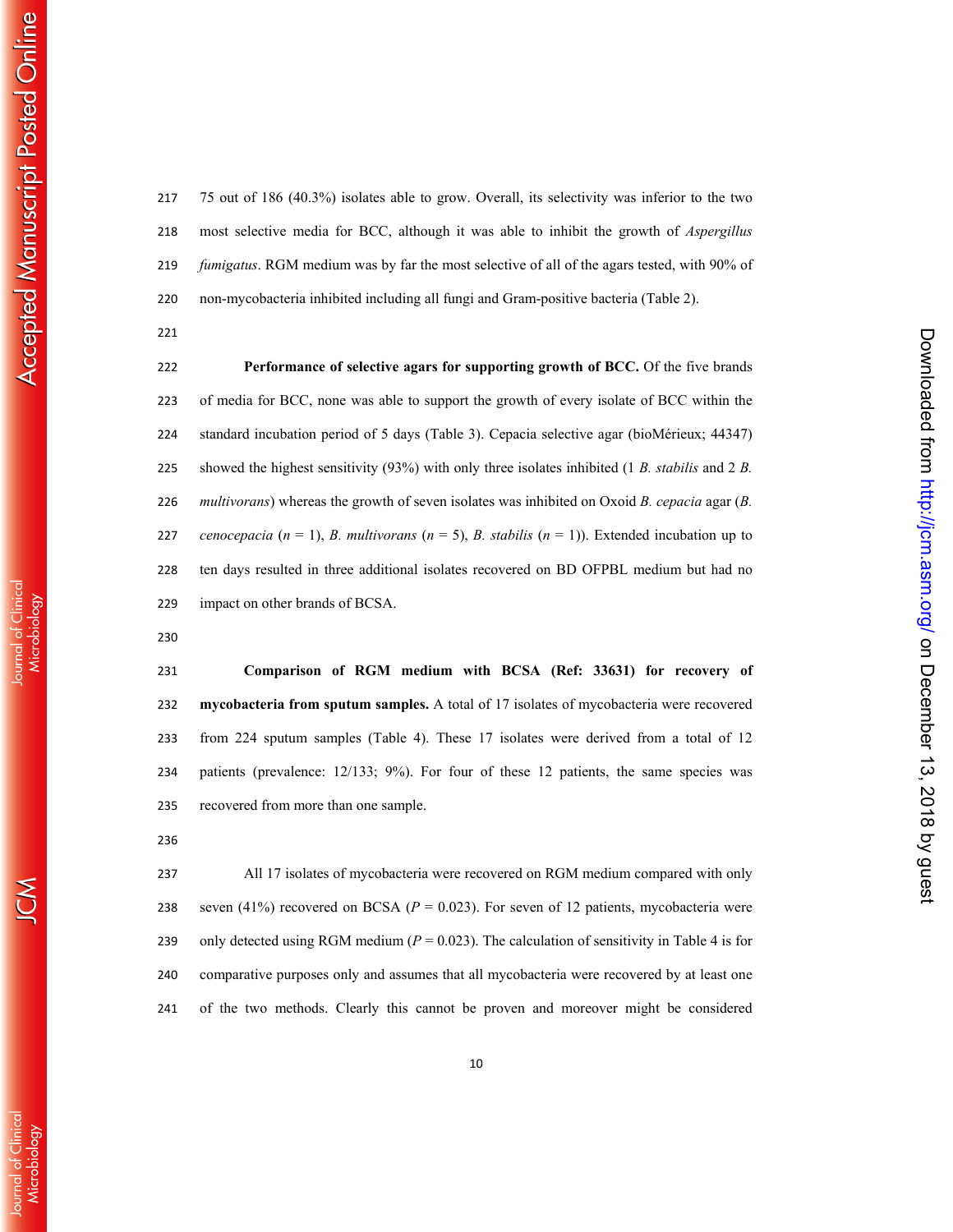Journal of Clinica

**Journal of Clinica** 

unlikely for slower-growing species such as *M. avium* complex. The average time-to-detection for mycobacteria was 7.9 days using RGM medium (range 4-11 days) and 7 days using BCSA (range 4-11 days).

Table 4 shows that RGM medium was much more selective than BCSA for the inhibition of non-mycobacteria with only 17 isolates of non-mycobacteria recovered on RGM medium from 224 sputum samples (compared with 59 on BCSA). This is highly likely to have had an impact on the recovery of mycobacteria on BCSA. For example, for the ten sputum samples shown to contain mycobacteria that were not recovered on BCSA, five of 251 these showed growth of other bacterial species  $(n = 3)$  or fungal species  $(n = 2)$  on BCSA. All 17 isolates of mycobacteria recovered on RGM medium were isolated in pure culture.

on December 13, 2018 by guest <http://jcm.asm.org/> Downloaded from

Downloaded from http://jcm.asm.org/ on December 13, 2018 by gues

#### **DISCUSSION**

The accurate and prompt detection of rapidly-growing NTM for patients with CF is important for treatment management and for infection control purposes. In the only previously reported study with RGM medium, a comparison was performed with Cepacia selective agar (bioMérieux; 44347) for the isolation of mycobacteria from 502 sputum samples. Mycobacteria were detected in 54 samples using RGM medium and from only 17 samples 261 using Cepacia selective agar  $(P \le 0.0001)$  (18). As media for isolation of *B. cepacia* have been recommended for isolation of mycobacteria, this prompted us to examine different commercial brands of such media to compare their ability to support the growth of rapidly-growing mycobacteria and their selectivity against other flora associated with CF sputum samples. Cepacia selective agar (bioMérieux; 44347) was at least as effective for the recovery of pure strains of mycobacteria as any other selective agar for *B. cepacia*. It was less selective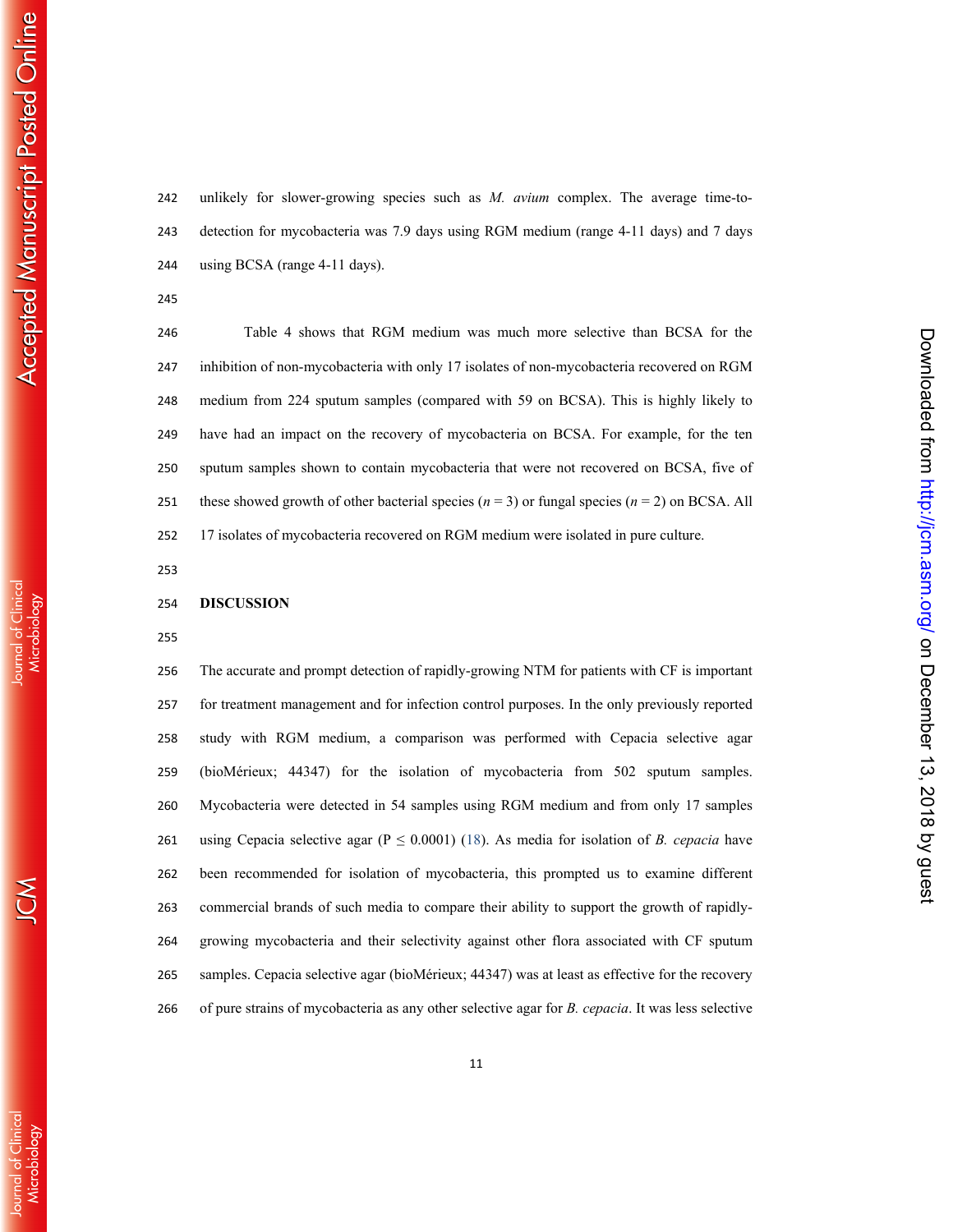Journal of Clinica

than some other agars and much of this could be attributed to lack of inhibition of methicillin-resistant *S. aureus*. Cepacia selective agar was less selective than bioMérieux BSCA but more selective than BD OFPBL.

In 1985, Gilligan *et al.* were the first to report the design of a selective culture medium for *B. cepacia* (PC medium) for use with sputum samples from patients with CF (19). Their medium included polymyxin B, ticarcillin, crystal violet and bile salts as selective agents and such agents are commonly exploited in commercial brands. At around the same time, Welch *et al.* evaluated the use of OFPBL medium, exploiting the use of polymyxin B and bacitracin as selective agents (20). Finally, in 1997, Henry *et al.* described *B. cepacia* selective agar (BCSA) and showed it to have greater selectivity than PC agar and OFPBL medium. In this medium, polymyxin B and crystal violet were retained as selective agents with the addition of gentamicin and vancomycin (21). In a large trial with 656 clinical samples, Henry *et al.* concluded that BCSA was superior to OFPBL and PC medium for supporting the growth of *B. cepacia* and suppressing the growth of other flora (22). In this study we re-affirm the high selectivity of BCSA, which was much more selective than OFPBL, however, six isolates of BCC were inhibited using BCSA. The selective agents exploited by various pre-poured media commercially available for isolation of BCC are detailed in Table 5.

Mycobacteria grow more slowly than most if not all of the other bacterial and fungal isolates commonly recovered from sputum samples from patients with CF; this means that high selectivity is extremely important to inhibit or restrict the growth of non-mycobacteria so that they do not remain undetected due to overgrowth by other species. Although BCSA was the most selective of the agars designed for recovery of BCC, it was much less selective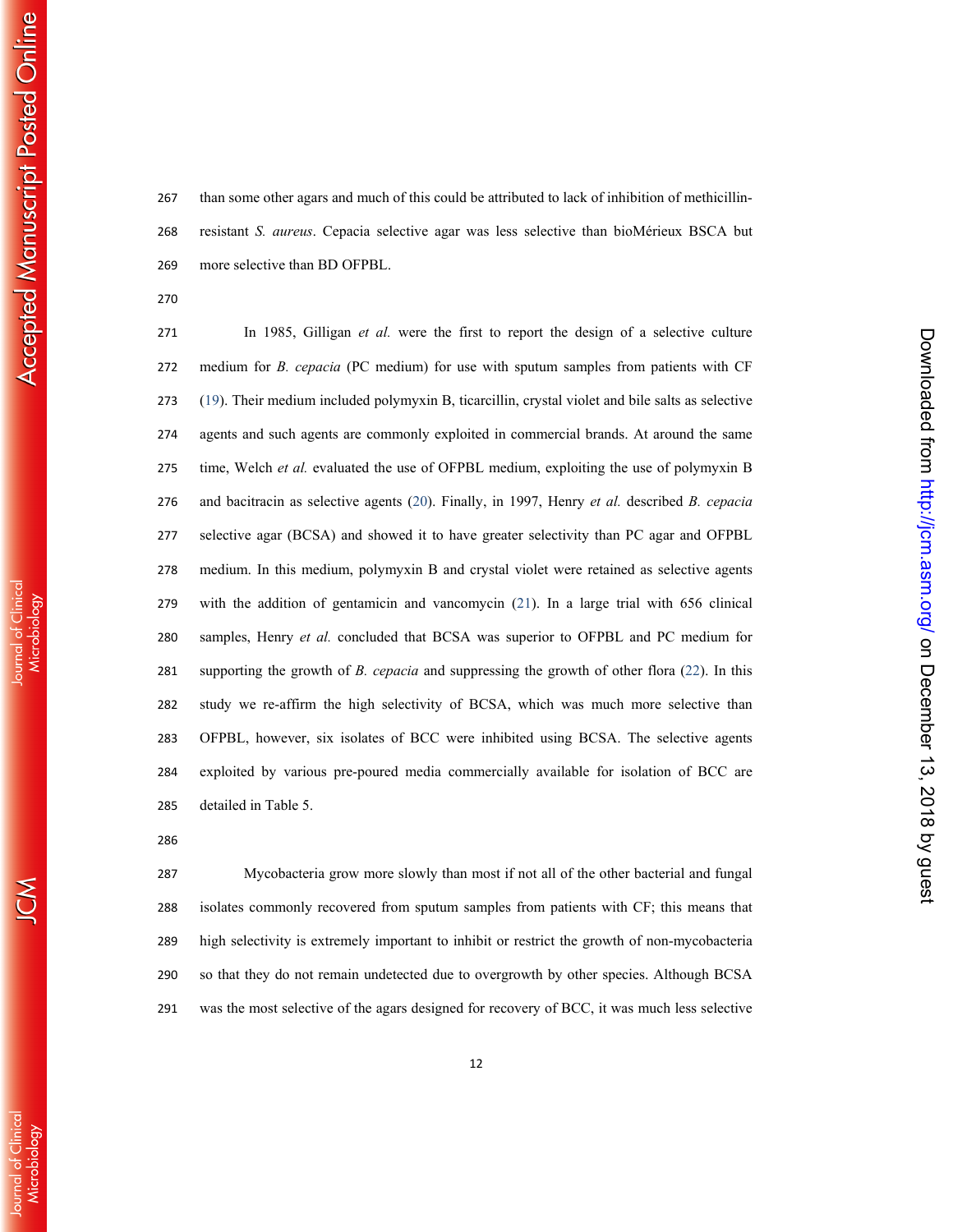**Journal of Clinical** 

than RGM medium. If BCC is excluded (as BCSA is designed to detect this species), 25 non-mycobacteria were able to grow on BCSA compared with only six on RGM medium (Table 1). A particular drawback of selective agars for BCC is their failure to inhibit fungi, and particularly *Aspergillus* species. On extended incubation of these media, the growth of *Aspergillus* can overwhelm the entire culture plate severely compromising the isolation of mycobacteria. This is particularly problematic with sputum samples from CF patients where infection of mycobacteria has been associated with concomitant isolation of *Aspergillus* sp.  $(23, 24)$ .

Middlebrook 7H11 agar, designed for isolation of mycobacteria, was better at inhibiting fungi, due to the inclusion of amphotericin (Table 5). However, other species, such as *Aspergillus terreus* and *Scedosporium apiospermum* remained uninhibited and overall the selectivity of Middlebrook 7H11 agar was inferior to that of bioMérieux BCSA and Oxoid *B. cepacia* agar (Table 1). In contrast, no yeasts or fungi were able to grow on RGM medium.

As BCSA (Ref: 33631) was found to the most selective of the five media designed for isolation of BCC (and more selective than Middlebrook 7H11 agar), it was compared with RGM for further evaluation with 224 sputum samples. The study with sputum samples confirmed the superior selectivity of RGM medium (Table 4) and it is likely that this facilitated the significantly greater yield of mycobacteria recovered on RGM medium (*P* = 0.023). We believe that the use of RGM medium constitutes a simple, convenient method for culture of mycobacteria that can be embedded within routine diagnostic methods allowing the culture of all submitted sputum samples from patients with CF. A dedicated culture method for detection of BCC is accepted practice for sputum samples from patients with CF ( 1) and it is noteworthy that NTM were recovered in almost three times as many samples as BCC in

on December 13, 2018 by guest <http://jcm.asm.org/> Downloaded from

Downloaded from http://jcm.asm.org/ on December 13, 2018 by guess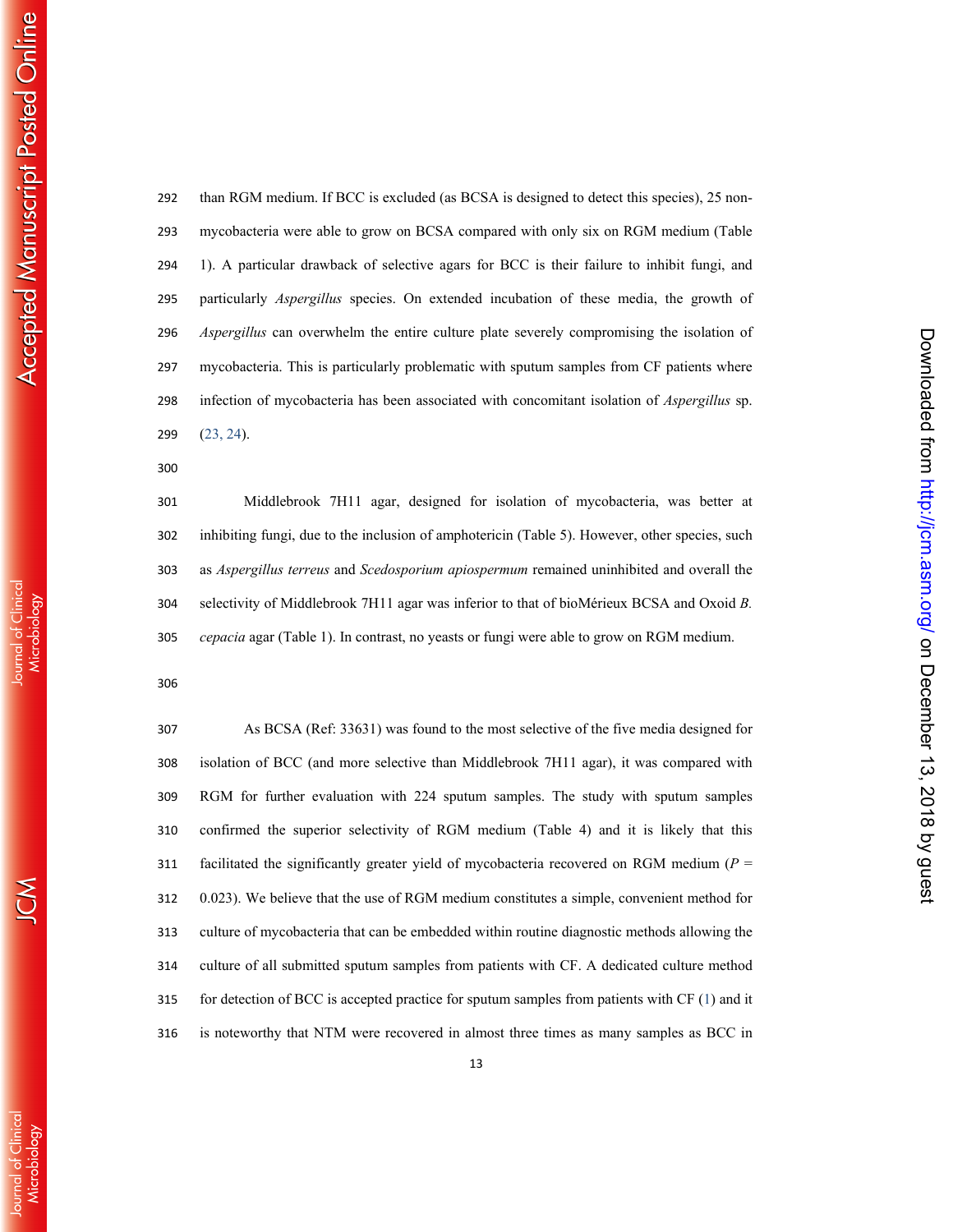Journal of Clinical<br>Microbiology

 $\mathcal{S}% _{M_{1},M_{2}}^{\alpha,\beta,\gamma,\gamma,\gamma,\gamma,\gamma,\gamma,\gamma}$ 

**Journal of Clinical** Microbiology

on December 13, 2018 by guest <http://jcm.asm.org/> Downloaded from

Downloaded from http://jcm.asm.org/ on December 13, 2018 by gues

this study. From our analysis we conclude that RGM medium offers a superior option compared with any of the other selective agars for screening and monitoring of rapidly-growing mycobacteria from the sputum of patients with CF. Further studies are required to compare the sensitivity of RGM medium with formal culture methods for acid-fast bacilli (AFB), (e.g. automated liquid culture). It would also be of interest to examine the utility of RGM medium in locations where slower-growing species of mycobacteria, such as *M. avium* complex, may predominate. Until such data are available, formal AFB culture methods remain essential in order to detect slow-growing species of NTM (25).

#### **ACKNOWLEDGEMENTS**

The authors are grateful for the support provided by staff of the Freeman Hospital Microbiology Department, Newcastle upon Tyne, UK. We are also grateful to St. Vincent's University Hospital, Dublin, Republic of Ireland, and Public Health England, Newcastle upon Tyne, UK, for contributing isolates of mycobacteria. Part of the data presented here was previously reported at the 29th Annual North American Cystic Fibrosis Conference, Phoenix, USA, 2015. This study was sponsored in part by bioMérieux. The Freeman Hospital Microbiology Department (represented by C.L.P., A.P., and J.D.P.) receives funding from bioMérieux for the development and evaluation of culture media, and J.D.P. has performed consultancy work for the same company. The other authors have no conflicts to declare.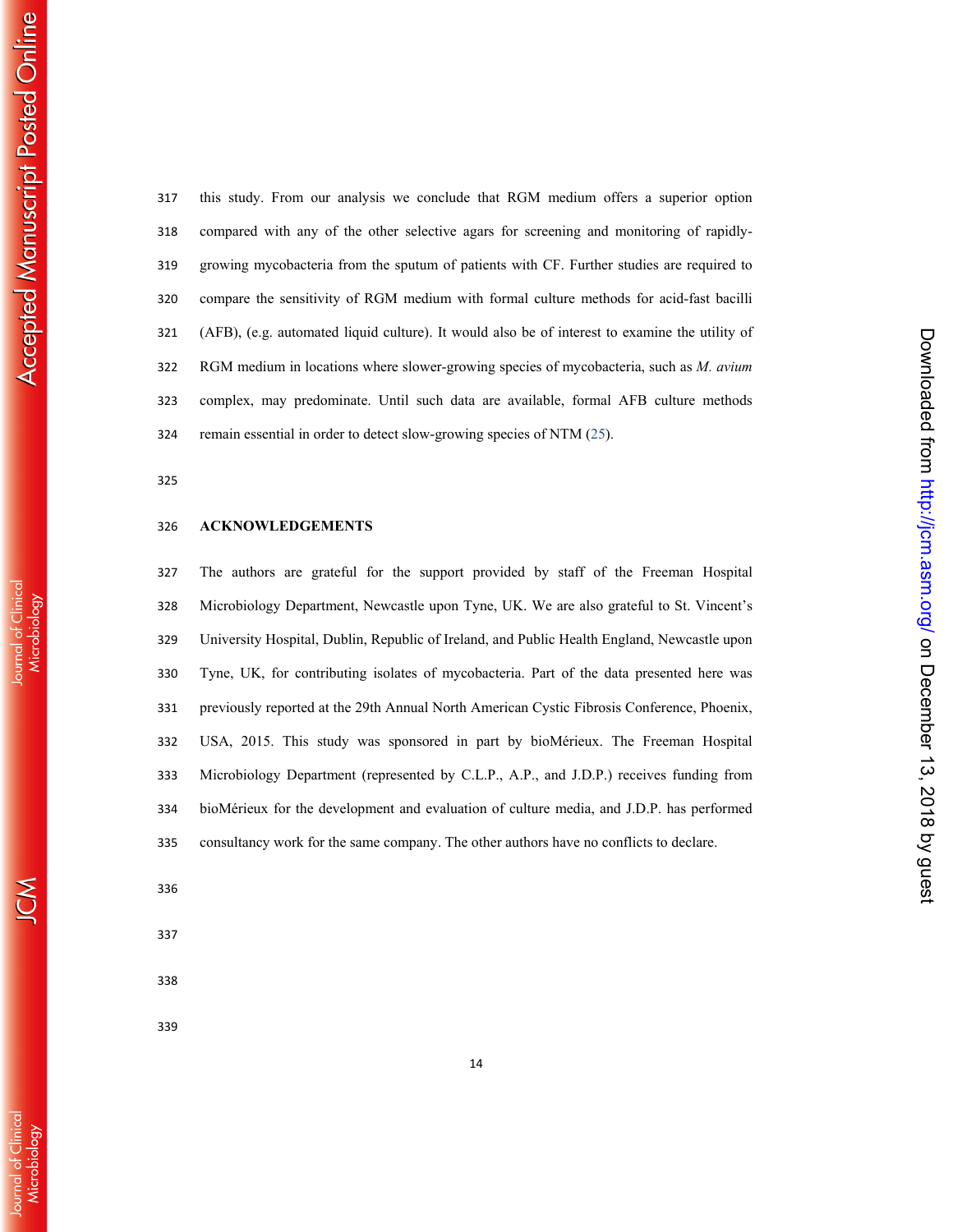## **REFERENCES**

1. **Cystic Fibrosis Trust**. 2010. Laboratory standards for processing microbiological samples from people with cystic fibrosis. Report of the UK Cystic Fibrosis Trust Microbiology Laboratory Standards Working Group. ISBN 0-9548511-4-5.

2. **Brown-Elliot BA, Wallace RJ.** 2011. *Mycobacterium*: clinical and laboratory characteristics of rapidly-growing mycobacteria, p 525-538. *In* Versalovic J, Carroll KC, Jorgensen JH, Funke G, Landry ML, Warnock DW (ed), Manual of Clinical Microbiology, 10th ed, ASM Press, Washington, DC.

3. **Qvist T, Gilljam M, Jönsson B, Taylor-Robinson D, Jensen-Fangel S, Wang M, Svahn A, Kötz K, Hansson L, Hollsing A, Hansen CR, Finstad PL, Pressler T, Høiby N, Katzenstein TL; Scandinavian Cystic Fibrosis Study Consortium (SCFSC).** 2015. Epidemiology of nontuberculous mycobacteria among patients with cystic fibrosis in Scandinavia. J Cyst Fibros **14**:46-52.

4. **Roux AL, Catherinot E, Ripoll F, Soismier N, Macheras E, Ravilly S, Bellis G, Vibet MA, Le Roux E, Lemonnier L, Gutierrez C, Vincent V, Fauroux B, Rottman M, Guillemot D, Gaillard JL; Jean-Louis Herrmann for the OMA Group .** 2009 *.* Multicenter study of prevalence of nontuberculous mycobacteria in patients with cystic fibrosis in France. J Clin Microbiol **47**:4124-4128.

5. **Seddon P, Fidler K, Raman S, Wyatt H, Ruiz G, Elston C, Perrin F, Gyi K, Bilton D, Drobniewski F, Newport M.** 2013. Prevalence of nontuberculous mycobacteria in cystic fibrosis clinics, United Kingdom, 2009. Emerg Infect Dis **19**:1128-1130.

6. **Bar-On O, Mussaffi H, Mei-Zahav M, Prais D, Steuer G, Stafler P, Hananya S, Blau H.** 2015. Increasing nontuberculous mycobacteria infection in cystic fibrosis. J Cyst Fibros **14**:53-62.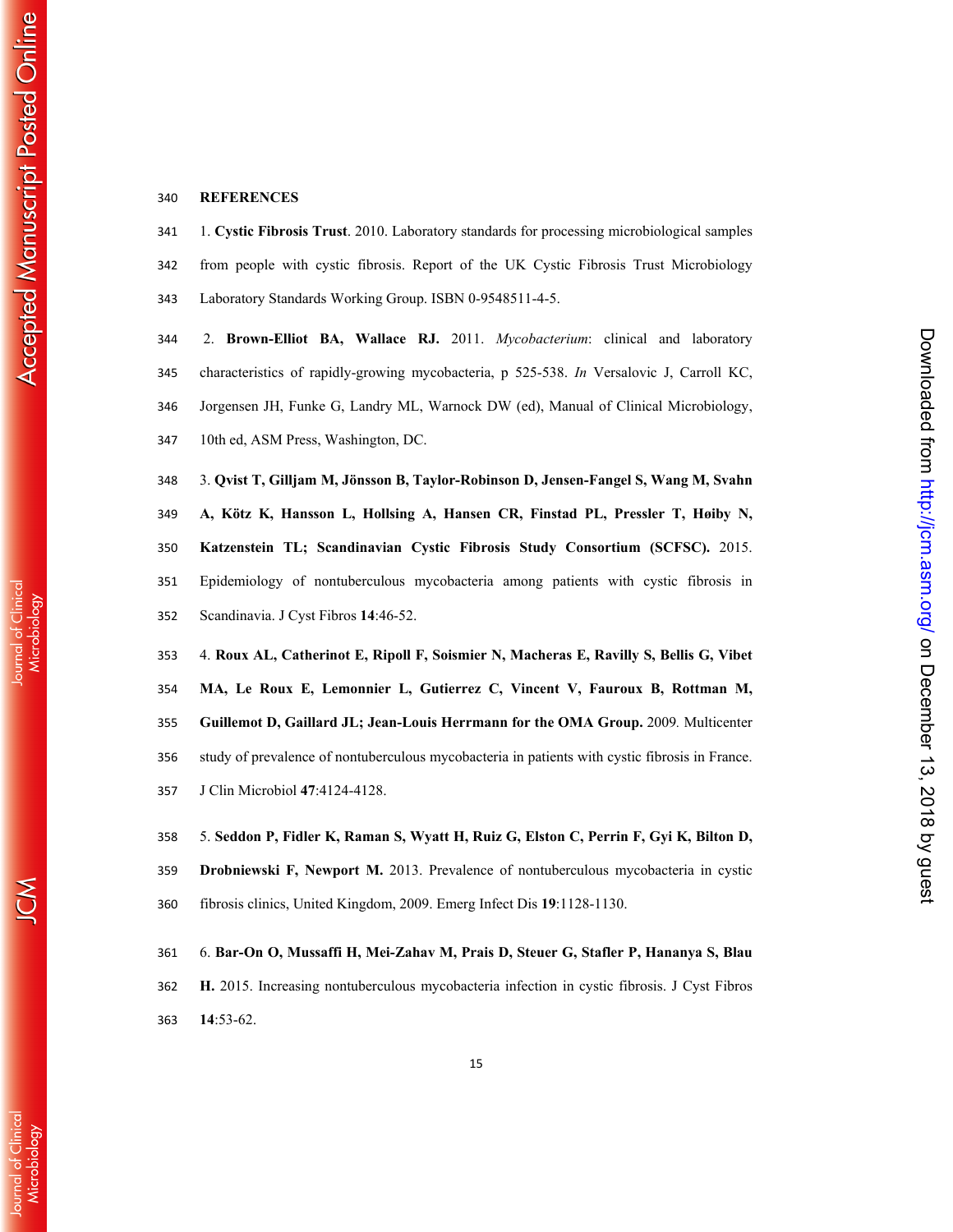Journal of Clinical

7. **Cystic Fibrosis Foundation**. Cystic Fibrosis Foundation Patient Registry Annual Data Report; 2010.

8. **Burns JL, Rolain JM.** 2013. Culture-based diagnostic microbiology in cystic fibrosis: Can we simplify the complexity? J Cyst Fibros **13**:1-9.

9. **Whittier S, Hopfer RL, Knowles MR, Gilligan PH.** 1993. Improved recovery of mycobacteria from respiratory secretions of patients with cystic fibrosis. J Clin Microbiol **31**:861–864.

10. **Esther CR Jr, Hoberman S, Fine J, Allen S, Culbreath K, Rodino K, Kerr A, Gilligan P.** 2011. Detection of rapidly-growing mycobacteria in routine cultures of samples from patients with cystic fibrosis. J Clin Microbiol **49**:1421-1425.

11. **Middlebrook G., Cohn, ML.** 1958. Bacteriology of tuberculosis: laboratory methods. Am J Public Health Nations Health **48**:844–853.

12. **Blauwendraat C, Dixon GL, Hartley JC, Foweraker J, Harris KA.** 2012. The use of a two-gene sequencing approach to accurately distinguish between the species within the *Mycobacterium abscessus* complex and *Mycobacterium chelonae*. Eur J Clin Microbiol Infect Dis **31**:1847-1853.

13. **De Soyza A, Hall AJ, Mahenthiralingam E, Drevinek P, Kaca W, Drulis-Kawa Z, Stoitsova SR, Toth V, Coenye T, Zlosnik JE, Burns JL, Sa-Correia I, De Vos D, Pirnay JP, T JK, Reid D, Manos J, Klockgether J, Wiehlmann L, Tummler B, McClean S, Winstanley C.** 2013. Developing an international *Pseudomonas aeruginosa* reference panel. Microbiologyopen **2**:1010-1023.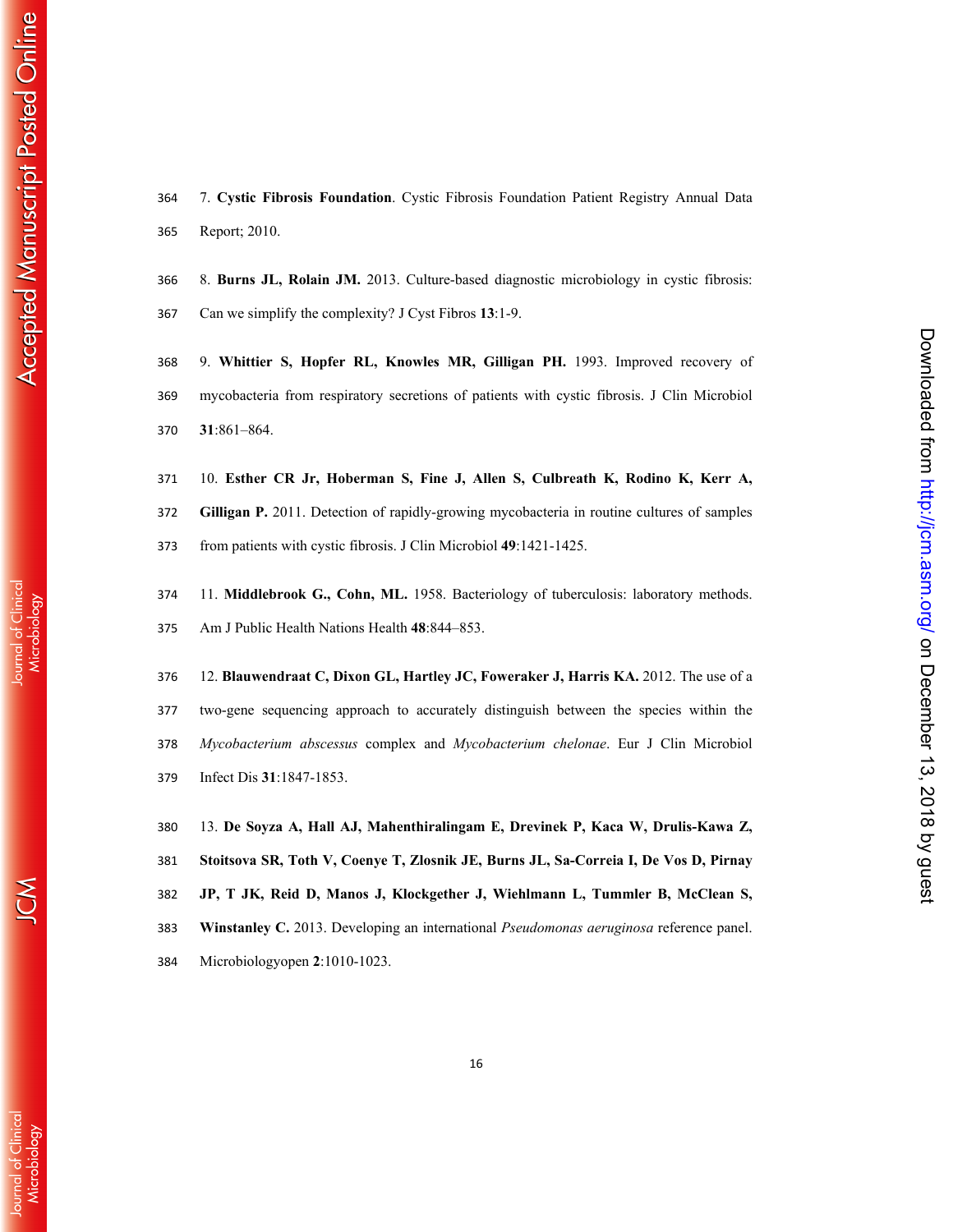14. **Mahenthiralingam E, Coenye T, Chung JW, Speert DP, Govan JR, Taylor P, Vandamme P.** 2000. Diagnostically and experimentally useful panel of strains from the

- *Burkholderia cepacia* complex. J Clin Microbiol **38**:910-913.
	- 15. **Coenye T, Vandamme P, LiPuma JJ, Govan JR, Mahenthiralingam E.** 2003.
	- Updated version of the *Burkholderia cepacia* complex experimental strain panel. J Clin Microbiol **41**:2797-2798.
	- 16. **Vermis K, Coenye T, LiPuma JJ, Mahenthiralingam E, Nelis HJ, Vandamme P.**
	- 2004. Proposal to accommodate *Burkholderia cepacia* genomovar VI as *Burkholderia dolosa* sp. nov. Int J Syst Evol Microbiol **54**:689-691.
	- 17. **Richter E, Niemann S, Rüsch-Gerdes S, Hoffner S.** 1999. Identification of *Mycobacterium kansasii* by using a DNA probe (AccuProbe) and molecular techniques. J Clin Microbiol **37**:964-970.
	- 18. **Preece CL, Perry A, Gray B, Kenna DT, Jones AL, Cummings SP, Robb A, Thomas**
	- **MF, Brodlie M, O'Brien CJ, Bourke SJ, Perry JD.** 2015. A novel culture medium for
- isolation of rapidly-growing mycobacteria from the sputum of patients with cystic fibrosis. J
- Cyst Fibros May 20. pii: S1569-1993(15)00117-4. doi: 10.1016/j.jcf.2015.05.002.
- 19. **Gilligan PH, Gage PA, Bradshaw LM, Schidlow DV, DeCicco BT.** 1985. Isolation
- medium for the recovery of *Pseudomonas cepacia* from respiratory secretions of patients with cystic fibrosis. J Clin Microbiol **22**:5-8.
- 20. **Welch DF, Muszynski MJ, Pai CH, Marcon MJ, Hribar MM, Gilligan PH, Matsen**
- **JM, Ahlin PA, Hilman BC, Chartrand SA.** 1987. Selective and differential medium for
- recovery of *Pseudomonas cepacia* from the respiratory tracts of patients with cystic fibrosis. J
- Clin Microbiol **25**:1730-1734.

**Journal of Clinical** 

lournal of Clinica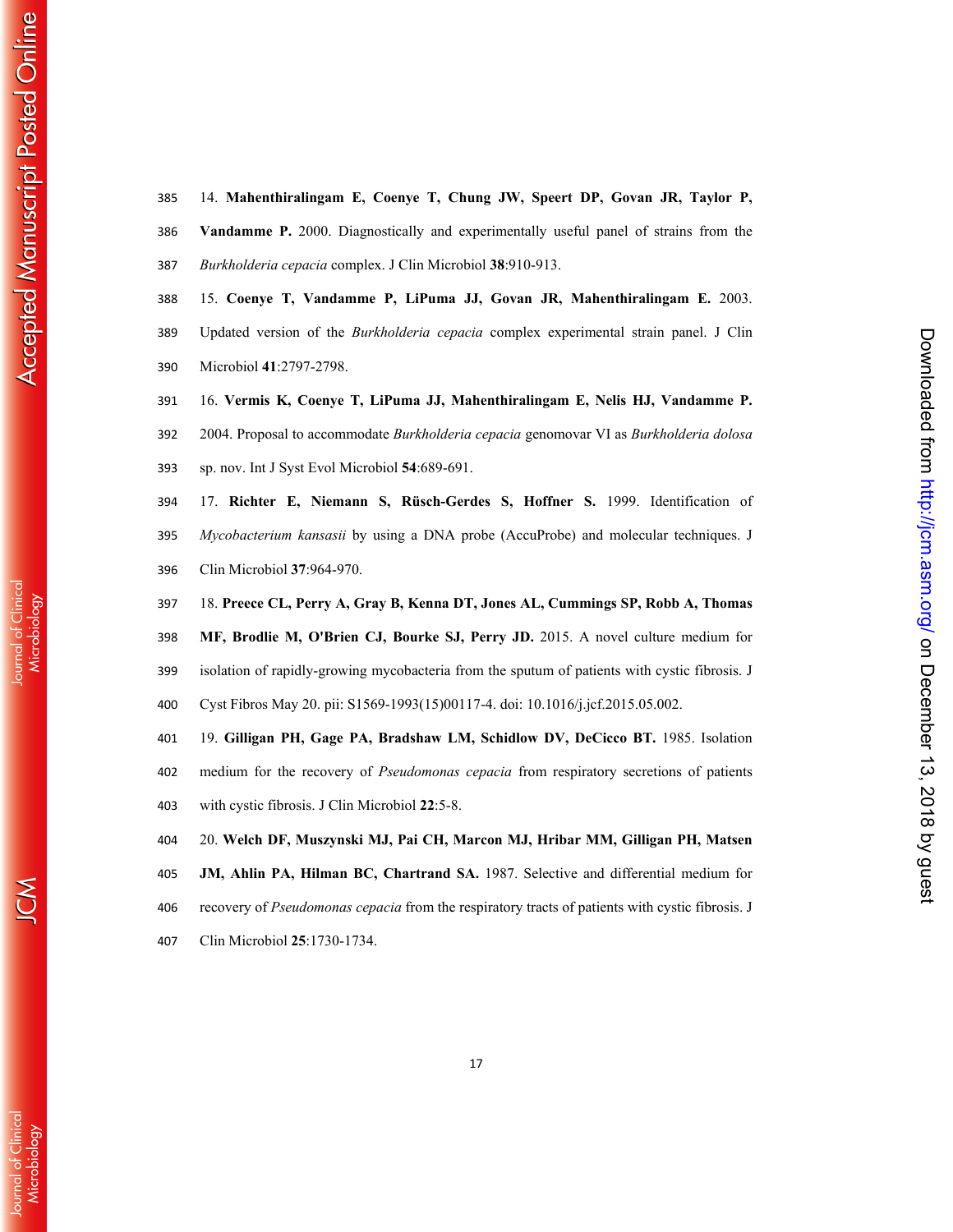- 21. **Henry DA, Campbell ME, LiPuma JJ, Speert DP.** 1997. Identification of *Burkholderia cepacia* isolates from patients with cystic fibrosis and use of a simple new selective medium. J Clin Microbiol **35**:614-619. 22. **Henry D, Campbell M, McGimpsey C, Clarke A, Louden L, Burns JL, Roe MH, Vandamme P, Speert D.** 1999. Comparison of isolation media for recovery of *Burkholderia cepacia* complex from respiratory secretions of patients with cystic fibrosis. J Clin Microbiol **37**:1004-1007. 23. **Verregghen M, Heijerman HG, Reijers M, van Ingen J, van der Ent CK.** 2012. Risk factors for *Mycobacterium abscessus* infection in cystic fibrosis patients; a case-control
- study. J Cyst Fibros **11**:340-343. 24. **Esther CR Jr, Esserman DA, Gilligan P, Kerr A, Noone PG.** 2010. Chronic *Mycobacterium abscessus* infection and lung function decline in cystic fibrosis. J Cyst Fibros
- :117-123. 25. **Floto RA, Olivier KN, Saiman L, Daley CL, Herrmann JL, Nick JA, Noone PG, Bilton D, Corris P, Gibson RL, Hempstead SE, Koetz K, Sabadosa KA, Sermet-**

Downloaded from http://jcm.asm.org/ on December 13, 2018 by guess

**Gaudelus I, Smyth AR, van Ingen J, Wallace RJ, Winthrop KL, Marshall BC, Haworth CS.** 2016. US Cystic Fibrosis Foundation and European Cystic Fibrosis Society consensus recommendations for the management of non-tuberculous mycobacteria in individuals with cystic fibrosis: executive summary. Thorax **71**:88-90

- 
- 
- 
- 
- 
-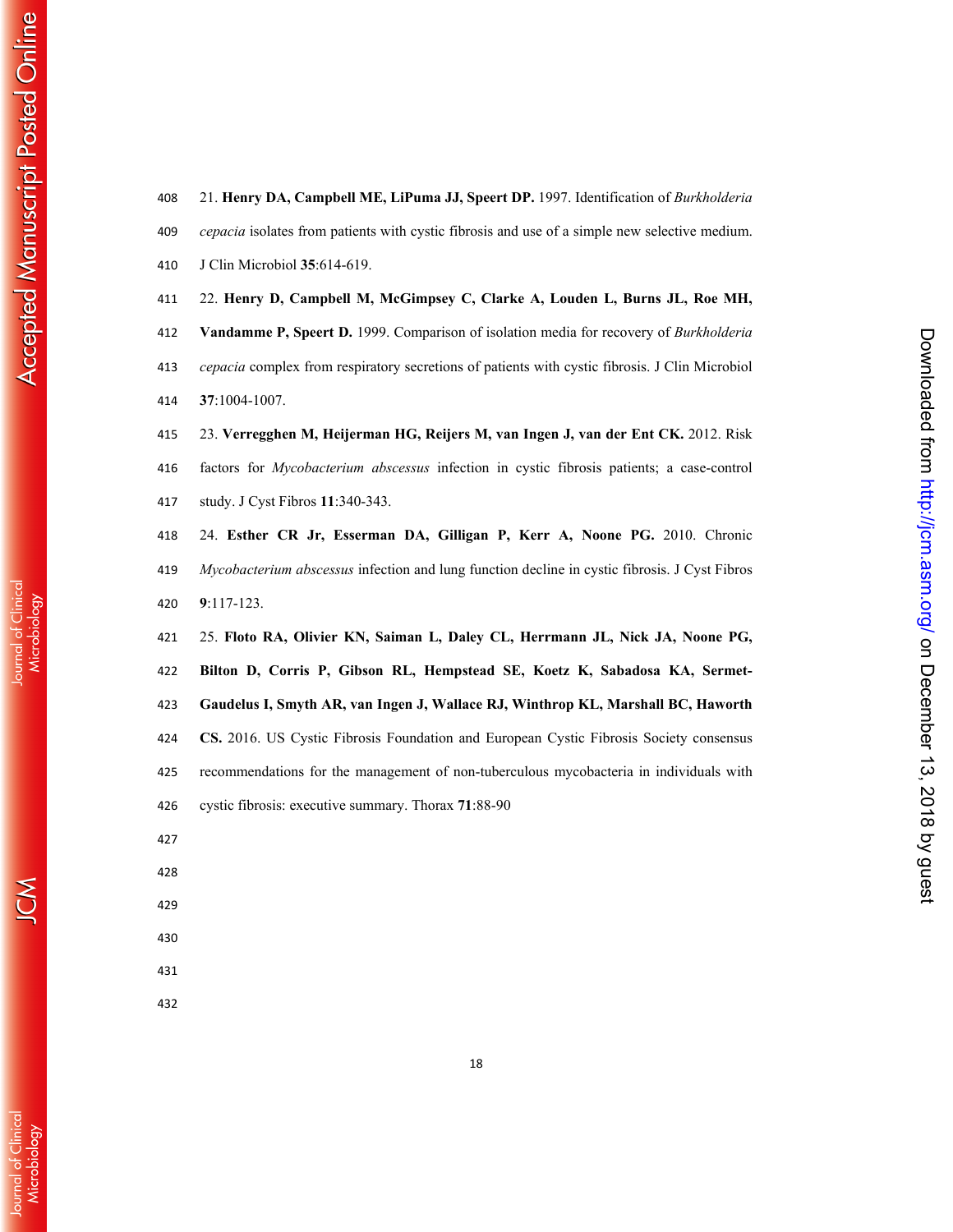|                              |                  | <b>BCSA</b> | Cepacia<br>selective<br>agar | B <sub>1</sub><br>cepacia<br>agar | Cepacia<br>medium | <b>OFPBL</b> | <b>RGM</b><br>medium | <b>Middlebrook</b><br>7H11 agar |
|------------------------------|------------------|-------------|------------------------------|-----------------------------------|-------------------|--------------|----------------------|---------------------------------|
|                              | $\boldsymbol{n}$ | bioMérieux  | bioMérieux                   | Oxoid                             | <b>BD</b>         | <b>BD</b>    |                      | E&O<br>Laboratories             |
|                              |                  | 33631       | 44347                        | PO0938                            | 256180            | 254481       | L,                   | <b>PP4080</b>                   |
| <b>MABSC</b>                 | 94               |             |                              |                                   |                   |              |                      |                                 |
| Day 4                        |                  | 92.6        | 96.8                         | 57.4                              | 96.8              | 93.6         | 98.9                 | 98.9                            |
| Day 7                        |                  | 98.9        | 98.9                         | 91.5                              | 98.9              | 98.9         | 98.9                 | 98.9                            |
| Day 10                       |                  | 98.9        | 100                          | 95.7                              | 100               | 98.9         | 100                  | 100                             |
| M. chelonae                  | 43               |             |                              |                                   |                   |              |                      |                                 |
| Day 4                        |                  | 97.7        | 100                          | 9.3                               | 95.3              | 100          | 100                  | 100                             |
| Day 7                        |                  | 100         | 100                          | 69.8                              | 95.3              | 100          | 100                  | 100                             |
| Day 10                       |                  | 100         | 100                          | 93                                | 97.7              | 100          | 100                  | 100                             |
| Other species                | 10               |             |                              |                                   |                   |              |                      |                                 |
| Day 4                        |                  | 10          | 70                           | 10                                | 70                | 40           | 90                   | 70                              |
| Day 7                        |                  | 30          | 80                           | 60                                | 70                | 40           | 90                   | 70                              |
| Day 10                       |                  | 30          | 100                          | 70                                | 70                | 70           | 100                  | 100                             |
| <b>Total</b><br>mycobacteria | 147              |             |                              |                                   |                   |              |                      |                                 |
| Day 4                        |                  | 88.4        | 95.9                         | 40.1                              | 94.6              | 91.8         | 98.6                 | 97.3                            |
| Day 7                        |                  | 94.6        | 98                           | 83                                | 95.9              | 95.2         | 98.6                 | 97.3                            |
| Day 10                       |                  | 94.6        | 100                          | 93.2                              | 97.3              | 97.3         | 100                  | 100                             |

Downloaded from http://jcm.asm.org/ on December 13, 2018 by guest

| <b>TABLE 1</b> Percentage of rapidly-growing mycobacteria recovered on various selective agars at |  |  |  |
|---------------------------------------------------------------------------------------------------|--|--|--|
| $30^{\circ}$ C.                                                                                   |  |  |  |

434

435

436

437

438

439

440

441

442

443

K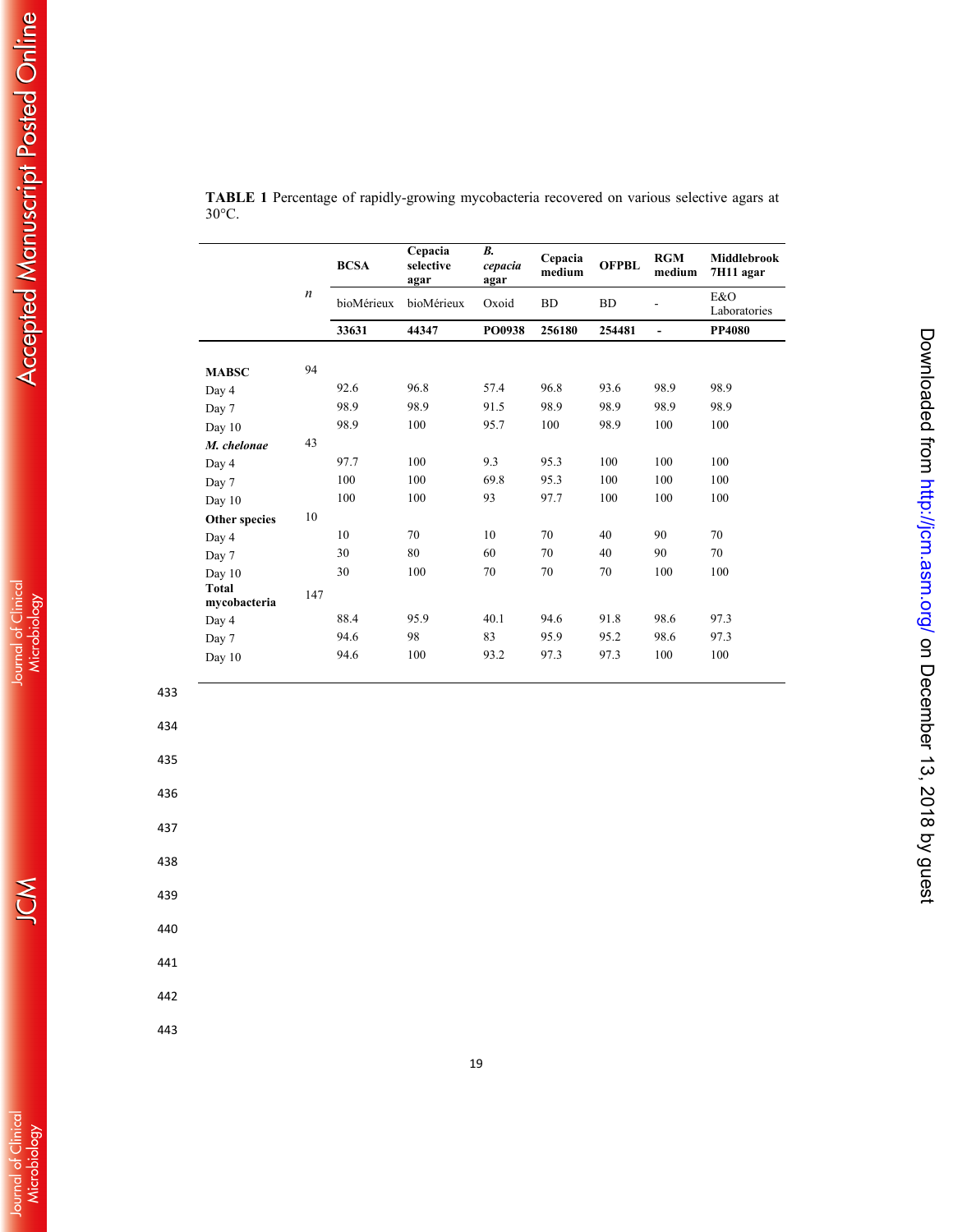|                                                        |                  | <b>BCSA</b>      | Cepacia<br>selective<br>agar | В.<br>cepacia<br>agar | Cepacia<br>medium | <b>OFPBL</b>     | <b>RGM</b><br>medium     | Middlebrook<br>7H11 agar |
|--------------------------------------------------------|------------------|------------------|------------------------------|-----------------------|-------------------|------------------|--------------------------|--------------------------|
|                                                        | $\boldsymbol{n}$ | bioMérieux       | bioMérieux                   | Oxoid                 | <b>BD</b>         | <b>BD</b>        | L,                       | E&O<br>Laboratories      |
|                                                        |                  | 33631            | 44347                        | PO0938                | 256180            | 254481           | $\overline{\phantom{a}}$ | PP4080                   |
|                                                        |                  |                  |                              |                       |                   |                  |                          |                          |
| <b>Gram Negatives</b>                                  | 141              | 54               | 60                           | 55                    | 59                | 72               | 18                       | 63                       |
| Enterobacteriaceae                                     | 11               | $\overline{2}$   | $\mathbf{0}$                 | $\overline{2}$        | 2                 | 6                | $\overline{0}$           | 1                        |
| A. xylosoxidans                                        | 8                | 3                | 3                            | 3                     | 5                 | 8                | 2                        | 3                        |
| Acinetobacter sp.                                      | 2                | $\mathbf{0}$     | $\mathbf{0}$                 | $\mathbf{0}$          | $\boldsymbol{0}$  | $\mathbf{0}$     | $\overline{0}$           | $\boldsymbol{0}$         |
| B. cepacia<br>complex                                  | 43               | 37               | 40                           | 36                    | 37                | 41               | 12                       | 39                       |
| D. acidovorans                                         | 1                | $\mathbf{1}$     | $\mathbf{0}$                 | $\mathbf{0}$          | $\mathbf{0}$      | 1                | $\boldsymbol{0}$         | $\boldsymbol{0}$         |
| E. miricola                                            | 1                | 1                | 1                            | 1                     | 0                 | 1                | 0                        | 1                        |
| H. influenzae                                          | 1                | $\mathbf{0}$     | $\theta$                     | $\boldsymbol{0}$      | $\mathbf{0}$      | $\theta$         | 0                        | $\mathbf{0}$             |
| I. limosus                                             | 2                | $\mathbf{0}$     | 2                            | $\boldsymbol{0}$      | 2                 | $\theta$         | 1                        | 2                        |
| M. catarrhalis                                         | $\mathbf{1}$     | $\theta$         | $\boldsymbol{0}$             | $\theta$              | $\theta$          | $\theta$         | $\theta$                 | $\theta$                 |
| Neisseria<br>flavescens                                | 1                | 1                | 1                            | 1                     | 1                 | 1                | 1                        | $\mathbf{1}$             |
| Ochrobactrum sp.                                       | 1                | 0                | 1                            | 1                     | 1                 | 1                | 0                        | 1                        |
| P. aeruginosa                                          | 55               | $\mathbf{0}$     | 2                            | 1                     | $\overline{2}$    | 2                | 0                        | $\overline{2}$           |
| Pandoraea spp.                                         | 3                | 3                | 3                            | 3                     | 3                 | 3                | $\overline{2}$           | 3                        |
| R. mannitolilytica                                     | 7                | 6                | 6                            | 6                     | 6                 | 5                | $\theta$                 | 7                        |
| S. maltophilia                                         | 4                | 0                | 1                            | 1                     | 0                 | 3                | 0                        | $\overline{\mathbf{3}}$  |
| <b>Gram Positives</b>                                  | 35               | 3                | 11                           | 3                     | 14                | 21               | $\bf{0}$                 | $\overline{7}$           |
| <b>B.</b> subtilis                                     | 1                | 0                | $\mathbf{0}$                 | $\mathbf{0}$          | $\boldsymbol{0}$  | $\mathbf{0}$     | 0                        | $\boldsymbol{0}$         |
| Enterococcus spp.                                      | $\overline{c}$   | $\mathbf{0}$     | $\mathbf{0}$                 | $\mathbf{0}$          | $\boldsymbol{0}$  | $\mathbf{0}$     | $\overline{0}$           | $\boldsymbol{0}$         |
| S. aureus                                              | 28               | 3                | 11                           | 3                     | 14                | 21               | 0                        | 7                        |
| Streptococcus spp.                                     | 4                | $\boldsymbol{0}$ | $\boldsymbol{0}$             | $\boldsymbol{0}$      | 0                 | $\boldsymbol{0}$ | $\boldsymbol{0}$         | 0                        |
| <b>Yeast and Fungi</b>                                 | 9                | 5                | 8                            | 9                     | 8                 | 8                | $\boldsymbol{0}$         | 3                        |
| A. fumigatus                                           | 2                | $\overline{c}$   | 2                            | 2                     | 2                 | $\overline{c}$   | 0                        | 0                        |
| A. terreus                                             | 1                | 1                | 1                            | 1                     | 1                 | 1                | 0                        | 1                        |
| Candida spp.                                           | 3                | $\overline{2}$   | 3                            | 3                     | 3                 | 3                | $\mathbf{0}$             | $\mathbf{1}$             |
| G. argillacea                                          | 1                | $\mathbf{0}$     | $\mathbf{0}$                 | 1                     | $\overline{0}$    | $\mathbf{0}$     | $\overline{0}$           | $\mathbf{0}$             |
| S. apiospermum                                         | 1                | $\boldsymbol{0}$ | 1                            | 1                     | $\mathbf{1}$      | $\mathbf{1}$     | $\boldsymbol{0}$         | $\mathbf{1}$             |
| S. prolificans                                         | 1                | $\boldsymbol{0}$ | 1                            | 1                     | 1                 | 1                | 0                        | $\boldsymbol{0}$         |
| Total                                                  | 185              | 62               | 79                           | 67                    | 81                | 101              | 18                       | 73                       |
| <b>Total excluding</b><br><b>B.</b> cepacia<br>complex | 142              | 25               | 39                           | 31                    | 44                | 60               | 6                        | 34                       |

Downloaded from http://jcm.asm.org/ on December 13, 2018 by guest

**TABLE 2** Number of non-mycobacteria isolates recovered on various selective agars after 10 days of incubation at 30°C.

JCM

Journal of Clinical<br>Microbiology

444

Journal of Clinical<br>Microbiology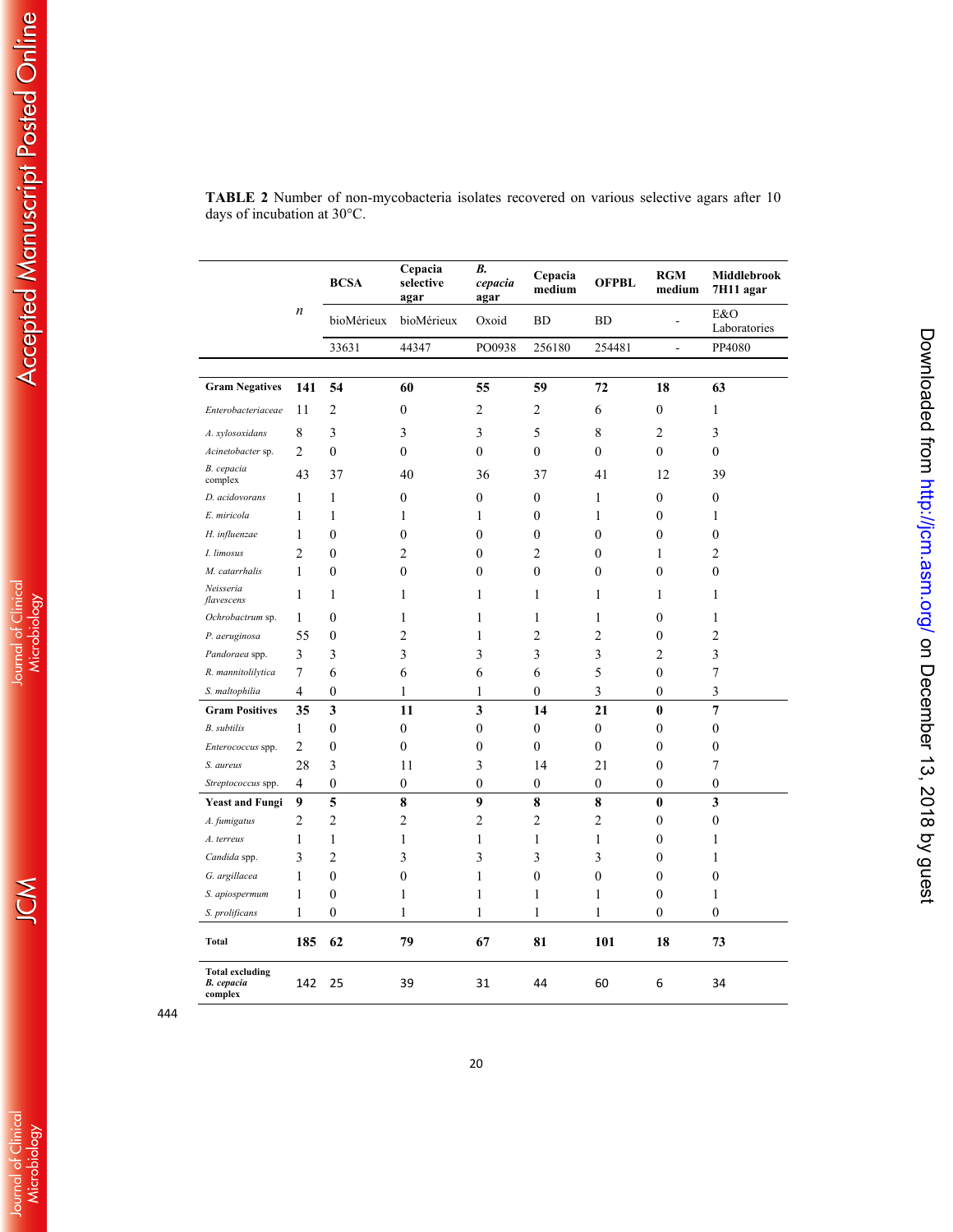|                         |                  | <b>BCSA</b>    | Cepacia<br>selective<br>agar | В.<br>cepacia<br>agar | Cepacia<br>medium | <b>OFPBL</b> | <b>RGM</b><br>medium | <b>Middlebrook</b><br>7H11 agar |
|-------------------------|------------------|----------------|------------------------------|-----------------------|-------------------|--------------|----------------------|---------------------------------|
|                         | $\boldsymbol{n}$ | bioMérieux     | bioMérieux                   | Oxoid                 | <b>BD</b>         | <b>BD</b>    |                      | E&O<br>Laboratories             |
|                         |                  | 33631          | 44347                        | PO0938                | 256180            | 254481       |                      | PP4080                          |
|                         |                  |                |                              |                       |                   |              |                      |                                 |
| B. ambifaria            | $\overline{2}$   |                | $\overline{c}$               | $\overline{2}$        | 2                 | 1            | $\theta$             | $\Omega$                        |
| B. anthina              | $\overline{2}$   |                | $\mathfrak{D}$               | 2                     |                   |              | $\theta$             |                                 |
| B. cenocepacia          | 11               | 11             | 11                           | 10                    | 9                 | 10           | 3                    | 11                              |
| B. cepacia              | 3                | 3              | 3                            | 3                     | 3                 | 3            | 0                    | 3                               |
| <b>B.</b> contaminans   | 1                |                |                              | 1                     |                   | 1            | $\theta$             |                                 |
| B. dolosa               | $\overline{c}$   | 2              | $\overline{c}$               | $\overline{c}$        | $\overline{c}$    | 2            | 0                    |                                 |
| <b>B.</b> multivorans   | 12               | 10             | 10                           | 7                     | 10                | 11           | 2                    | 10                              |
| B. pyrrocinia           | $\overline{2}$   | 2              | 2                            | 2                     | 2                 | 2            |                      |                                 |
| <b>B.</b> stabilis      | $\overline{4}$   | $\overline{2}$ | 3                            | 3                     | 3                 | 3            | $\theta$             | 3                               |
| <i>B.</i> vietnamiensis | 4                | 4              | 4                            | 4                     | 4                 | 4            | $\theta$             | 4                               |
| Total                   | 43               | 37             | 40                           | 36                    | 37                | 38           | 6                    | 35                              |
| % recovery              |                  | 86             | 93                           | 84                    | 86                | 88           | 14                   | 81                              |

Downloaded from http://jcm.asm.org/ on December 13, 2018 by guest

| <b>TABLE 3</b> No. of isolates of <i>B. cepacia</i> complex recovered on various selective agars after 5 |  |  |  |  |
|----------------------------------------------------------------------------------------------------------|--|--|--|--|
| days of incubation at $30^{\circ}$ C.                                                                    |  |  |  |  |

**Accepted Manuscript Posted Online** 

454

455

445

446

447

448

449

450

451

452

453

456

457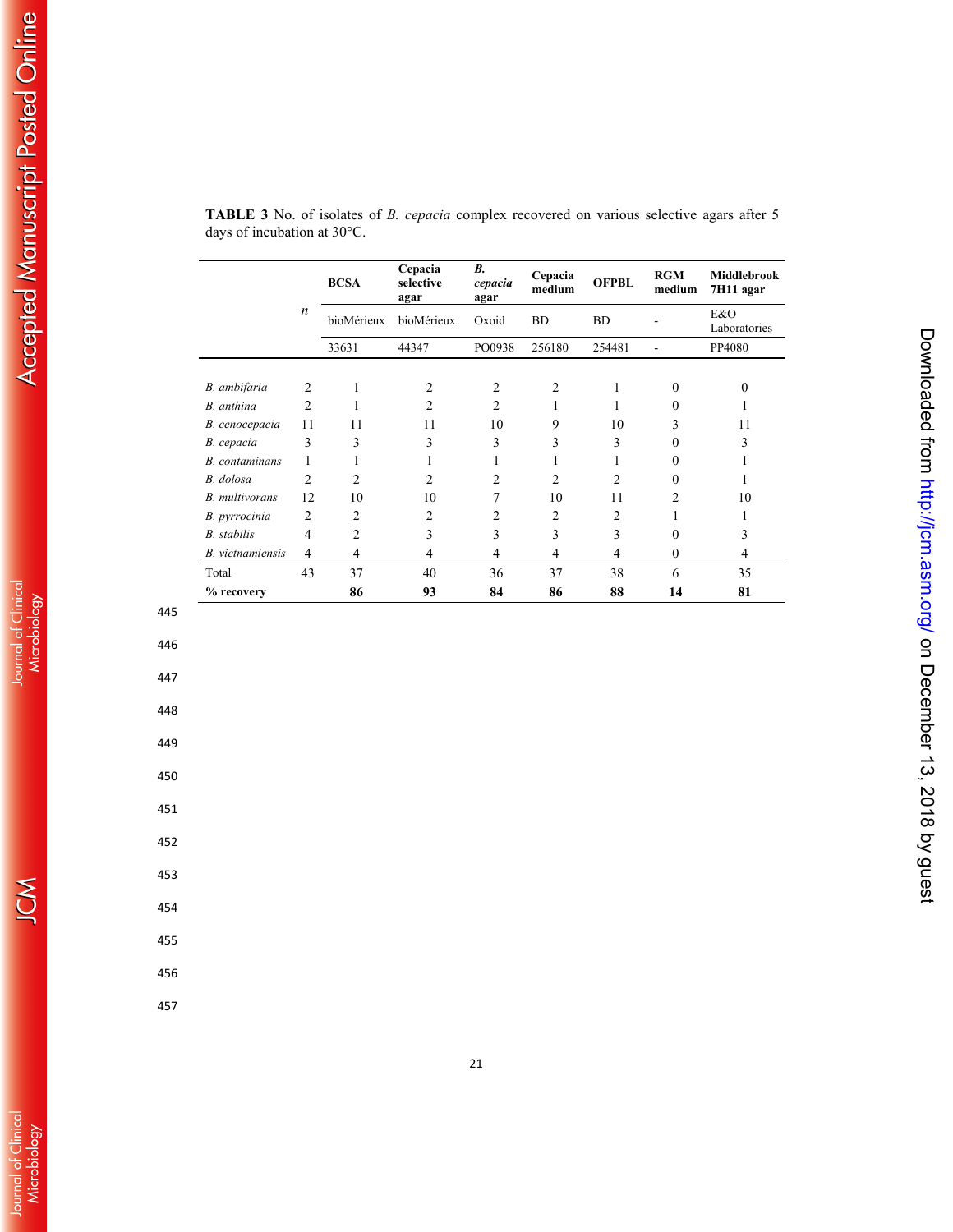|                                   | <b>RGM</b> | <b>BCSA</b> (Ref: 33631) |
|-----------------------------------|------------|--------------------------|
| Total mycobacteria                | 17         | 7                        |
| M. abscessus complex <sup>a</sup> | 9          | 6                        |
| M. avium complex                  | 1          | 0                        |
| M. chelonae                       |            | $\Omega$                 |
| M. mucogenicum                    | 2          | $\Omega$                 |
| M. simiae                         | 3          | 1                        |
| Mycobacterium species             | 1          | $\theta$                 |
| Sensitivity (%)                   | 100        | 41                       |
|                                   |            |                          |
| Total non-mycobacteria            | 17         | 59                       |
| Achromobacter sp.                 | 6          | 13                       |
| Burkholderia multivorans          | 5          | 7                        |
| Chryseobacterium sp.              | 0          | 1                        |
| Cupriavidus sp.                   |            | 1                        |
| Proteus mirabilis                 | $\theta$   | 4                        |
| Pseudomonas aeruginosa            | $\theta$   | 7                        |
| Serratia marcescens               | $\theta$   | 2                        |
| Sphingobacterium spiritivorum     | $\theta$   | 1                        |
| Stenotrophomonas maltophilia      | 0          | 2                        |
| Aspergillus fumigatus             | 2          | 9                        |
| Aspergillus terreus               | $\theta$   | 1                        |
| Candida spp.                      | ı          | 7                        |
| Exophiala dermatitidis            | 0          | 1                        |
| Geotrichum sp.                    |            |                          |
| Trichosporon mycotoxinivorans     |            |                          |
| Unidentified fungus               | 0          |                          |
| No growth                         | 190        | 160                      |

Downloaded from http://jcm.asm.org/ on December 13, 2018 by guest

**TABLE 4** Numbers of isolates of mycobacteria and other species recovered on BSCA and RGM medium from culture of 224 sputum samples.

458 <sup>a</sup> Sub-speciation of the *M. abscessus* complex was not possible using

459 the ITS sequencing method used for identification in Frankfurt.

460

461

462

463

464